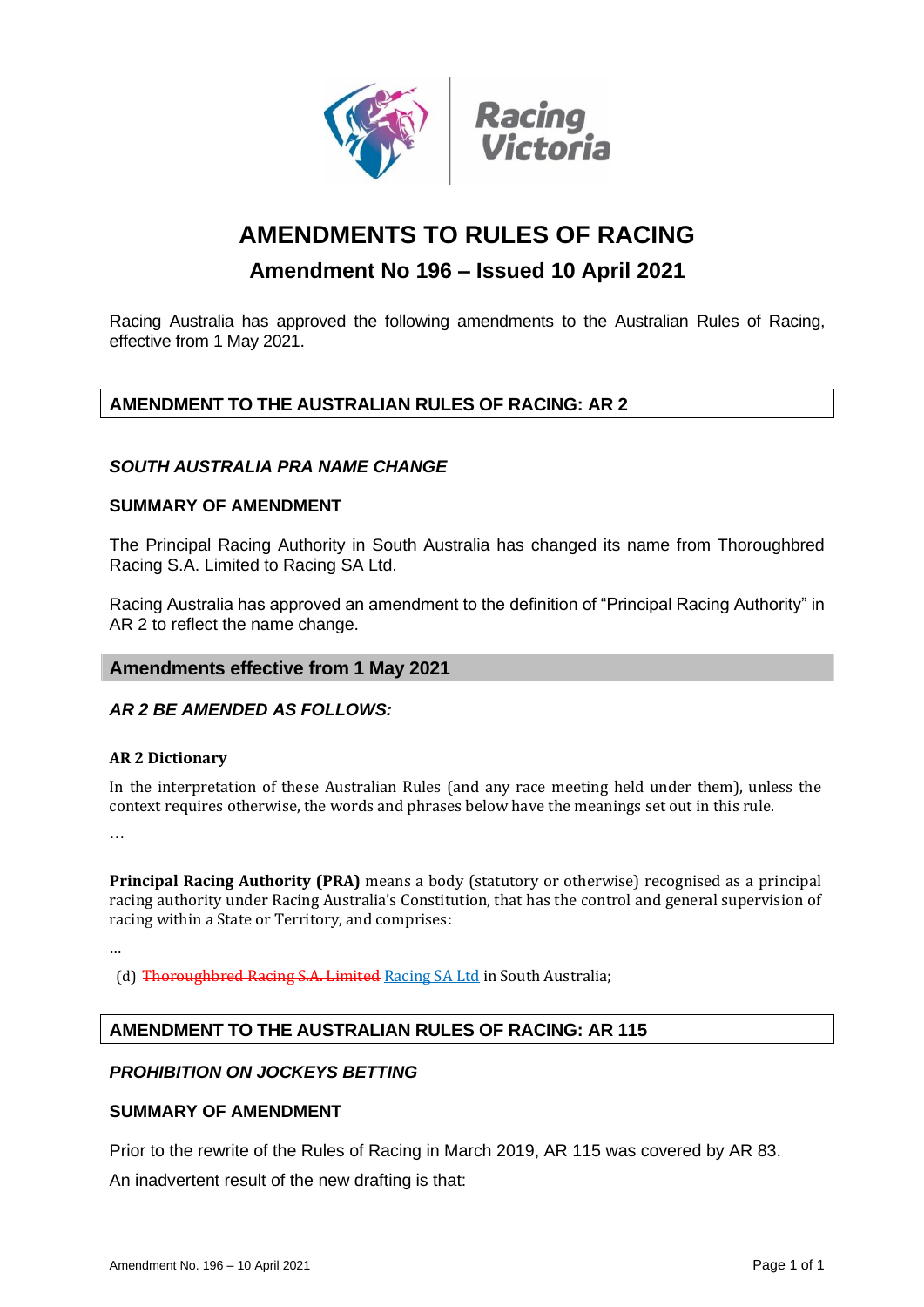- the prohibition on jockeys betting on races does not expressly refer to thoroughbred races (although Stewards interpret the rule as only applying to thoroughbred races);
- the prohibition on betting on contingencies related to races does not necessarily include races in which the jockey is not riding.

Racing Australia has approved amendments to AR 115(1) to address this and ensure the rule is better aligned with the terms of the previous AR 83.

It is considered that these amendments are necessary as Australian jockeys ought not be able to bet on any thoroughbred race regardless of its location. A jockey's ability to bet on international races poses a potential integrity issue in Australia and is also prejudicial to the image and interests of racing.

To improve integrity, Racing Australia has also approved that the betting prohibitions which apply in respect of races in which jockeys are riding (and attract a mandatory minimum 2-year disqualification) include facilitating a bet.

## **Amendments effective from 1 May 2021**

## *AR 115 BE DELETED AND REPLACED AS FOLLOWS:*

#### **AR 115 Jockey and apprentice jockey misconduct**

(1) A jockey or apprentice jockey must not:

- (a) engage in misconduct;
- (b) other than from his or her nominator, accept or agree to accept any money, gift, or other consideration in connection with a horse in a race without the consent of the Stewards and his or her nominator;
- (c) bet, or have any interest in a bet, or facilitate a bet, on any race;
- (d) be present in the betting ring during a race meeting;
- (e) bet, or have any interest in a bet, on any race or contingency relating to thoroughbred racing involving a race in which he or she is riding.
- (2) For the purposes of this rule, "bet" includes a lay bet.
- (3) If a jockey or apprentice jockey breaches subrule (1)(e), a disqualification of not less than 2 years must be imposed unless there is a finding that a special circumstance exists, in which case that penalty may be reduced.

#### **AR 115 Jockey and apprentice jockey misconduct**

- (1) A jockey or apprentice jockey must not:
	- (a) engage in misconduct;
	- (b) other than from his or her nominator, accept or agree to accept any money, gift, or other consideration in connection with a horse in a race without the consent of the Stewards and his or her nominator;
	- (c) bet, or have any interest in a bet, or facilitate a bet, on any thoroughbred race or contingency relating to thoroughbred racing in any jurisdiction anywhere in the world;
	- (d) be present in the betting ring during a race meeting;
	- (e) bet, or have any interest in a bet, or facilitate a bet, on any thoroughbred race or contingency relating to thoroughbred racing involving a race in which he or she is riding in any jurisdiction anywhere in the world.
- (2) For the purposes of this rule, "bet" includes a lay bet.
- (3) If a jockey or apprentice jockey breaches subrule (1)(e), a disqualification of not less than 2 years must be imposed unless there is a finding that a special circumstance exists or the relevant race occurred outside Australia, in which case that penalty may be reduced.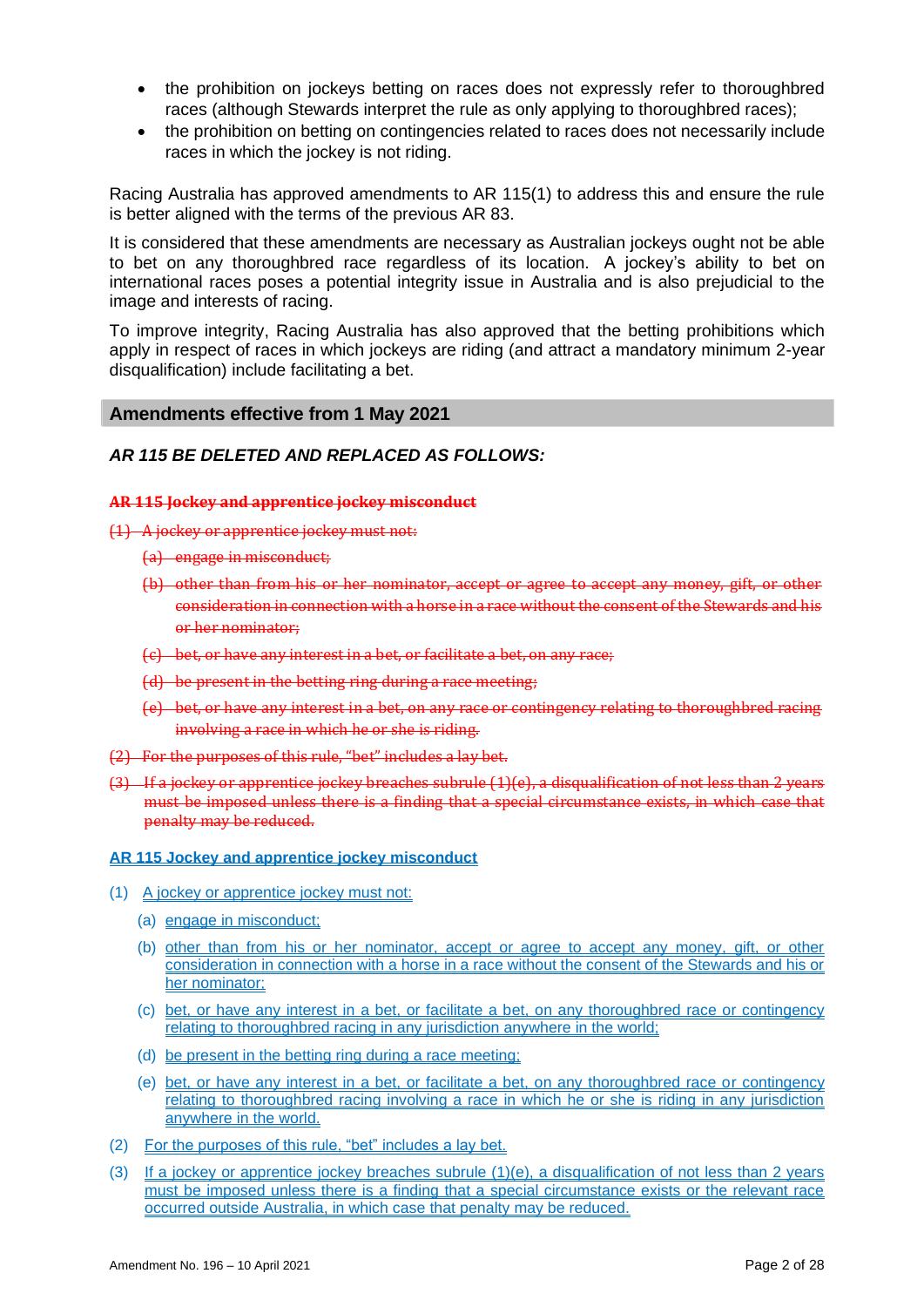## **AMENDMENT TO THE AUSTRALIAN RULES OF RACING: AR 120A**

## *RIDING INSTRUCTIONS*

### **SUMMARY OF AMENDMENT**

Racing Australia is aware of the increasing prevalence of persons other than trainers and connections – such as riders' agents and form analysts – providing tactical riding instructions to jockeys.

Racing Australia is of the view this is inappropriate and may create integrity (and perception) issues, as well as potentially confusing jockeys who receive conflicting riding instructions.

Accordingly, Racing Australia has approved the introduction of a new rule to deal with the provision and receipt of riding instructions.

## **Amendments effective from 1 May 2021**

## *AR 120A BE ADDED AS FOLLOWS:*

## **AR 120A Riding instructions**

- (1) A rider must not receive, directly or indirectly, instructions concerning the running or riding of a horse in a race in which the rider is declared to ride from anyone other than the trainer (or authorised agent) or an owner of the horse.
- (2) A person must not provide, or offer to provide, to a rider, directly or indirectly, instructions concerning the running or riding of a horse in a race in which the rider is declared to ride, unless that person is the trainer (or authorised agent) or an owner of the horse.
- (3) For the purposes of this rule:
	- (a) "instructions" includes, but is not limited to, riding and/or tactical race instructions or directions, regardless of whether such instructions and/or directions are:
		- (i) provided verbally, in writing, or otherwise;
		- (ii) contained on a speed map; and
	- (b) "instructions" does not include a speed map in respect of a race indicating only the likely pace in the race and/or the likely settling positions of runners in the race.

## **AMENDMENT TO THE AUSTRALIAN RULES OF RACING: AR 252A & 254A**

## *PROHIBITION ON INJECTABLE COBALT SALTS*

## **SUMMARY OF AMENDMENT**

Racing Australia is of the view that:

- a typical daily diet of a racehorse meets their daily dietary cobalt requirement;
- there have been no reported cases of cobalt deficiency in horses; and
- there is no nutritional, medical or welfare justification for the administration of cobalt by injection to a horse at any time.

Despite there being no therapeutic rationale for the use of injectable cobalt containing products in horses, registered supplements containing cobalt (amongst other substances) are widely used in racehorses.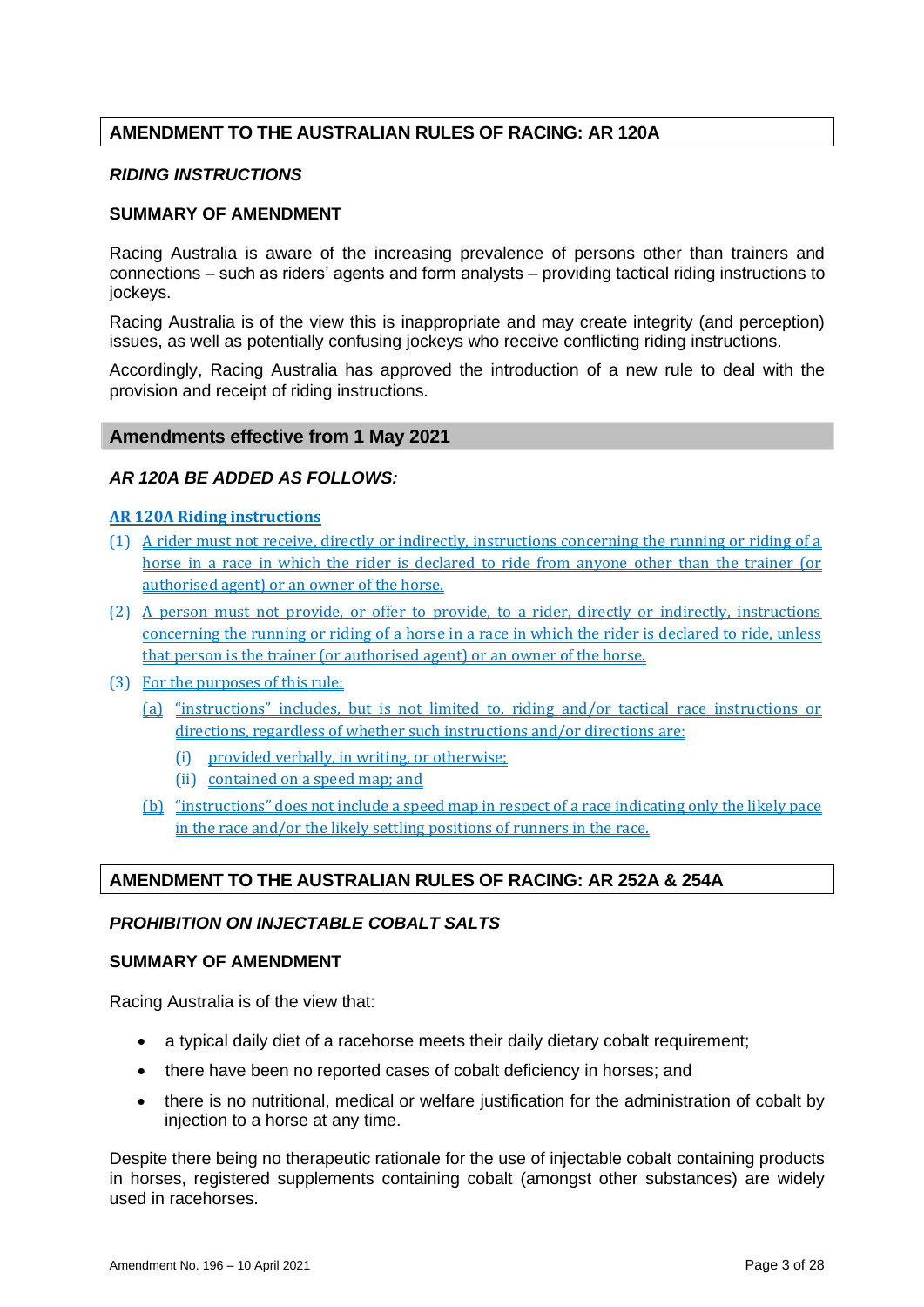In circumstances where Racing Australia is of the view that there is no place in racing for injectable products containing cobalt salts, it has approved the introduction of new rules which prohibit:

- the possession of injectable products containing cobalt salts; and
- the administration of cobalt salts by injection.

There are four injectable veterinary products that have been either previously or currently registered and/or available for use in horses that contain cobalt salts: *NV V.A.M. Injection, Troy Hemoplex Injection, Hemo-15 Vitamin-Amino Acid Injection* and *NV Haemo Injection*.

Possession and/or administration of these products, or any other injectable product containing cobalt salts, is prohibited under the new rules.

## **Amendments effective from 1 May 2021**

## *AR 252A BE ADDED AS FOLLOWS:*

### **AR 252A Possession of injectable products containing cobalt salts**

- (1) A person must not have in his or her possession, or on his or her premises, any injectable product which contains cobalt salts.
- (2) The Stewards may confiscate any product referred to in subrule (1) and use it as evidence in any inquiry, hearing or other proceeding under the Rules.

## *AR 254A BE ADDED AS FOLLOWS:*

## **AR 254A Administration of cobalt salts by injection**

(1) A person must not:

(a) administer;

(b)cause to be administered;

(c) attempt to administer; or

(d)be a party to the administration or attempted administration of,

a product containing cobalt salts to a horse by injection.

- (2) If the Stewards are satisfied that a horse has been, or is likely to have been, administered a product containing cobalt salts by injection, the Stewards may prevent the horse from starting in any race, official trial or jump-out.
- (3) If a horse has been administered a product containing cobalt salts by injection, but the horse competes in a race, official trial or jump-out, the horse may be disqualified from that race, official trial or jump-out.
- (4) For the purposes of this rule, an "injection" includes, but is not limited to, the insertion of a hypodermic needle into a horse.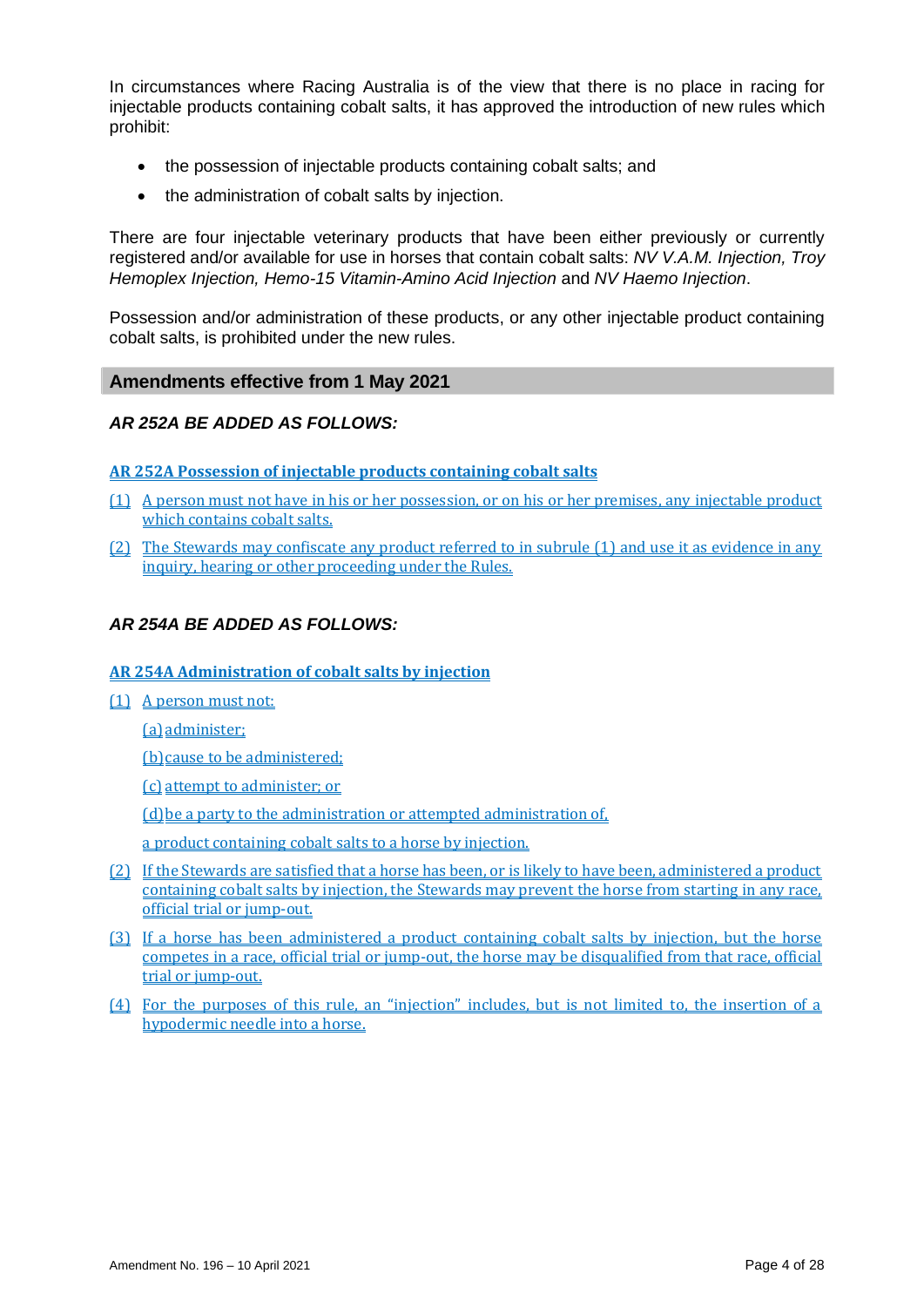## **AMENDMENT TO THE AUSTRALIAN RULES OF RACING: PART 14 - Traceability Rules**

## *PART 14 - TRACEABILITY RULES (AND CONSEQUENTIAL AMENDMENTS TO AR 2, AR 30, AR 34, AR 37, AR 38, AR 45, AR 46, AR 48, AR 50, AR 51, AR 52, AR 103, AR 116, AR 253)*

## **SUMMARY OF AMENDMENT**

Racing Australia has approved the introduction of new rules to improve the horse traceability requirements in the Australian Rules of Racing.

The purpose of the new traceability rules is to enhance and broaden the traceability of horses throughout the period of their life during which the racing industry has jurisdiction over them and relevant industry participants. It is envisaged that greater transparency with respect to the status and movement of horses will enable racing authorities to better track horses and, consequently, help ensure more positive equine welfare outcomes.

The new traceability rules are separated into 5 divisions for ease of reference:

- Unnamed horses
- Named horses
- Breeding horses
- Access to property
- Breach of traceability rules

These rules have also resulted in various consequential amendments to the Australian Rules of Racing, which are summarised as follows:

- AR 2 new, amended and deleted definitions
- AR 30 deleted replaced and amended by AR 294
- AR 34 deleted replaced and amended by AR 285, AR 286, AR 287 and AR 288
- AR 37 and AR 38 deleted replaced and amended by AR 295
- AR 50 deleted replaced and amended by AR 289
- AR 51 deleted replaced and amended by AR 290 and AR 297
- AR 52 deleted replaced and amended by AR 292 and AR 299
- AR 45, AR 46 and AR 48 amended to include breeding horses
- **•** AR 103(4)-(8) deleted replaced and amended by AR 296
- AR 116 and AR 253 amended to refer to unnamed horses

## **Amendments effective from 1 May 2021**

## *PART 14 - TRACEABILTY RULES BE ADDED AS FOLLOWS:*

## **PART 14 – TRACEABILITY RULES**

## **Division 1 – Unnamed horses**

## **AR 285 Lodgment of Mare Return (live foals)**

- (1) A Mare Return must be lodged with the Australian Stud Book by the manager of a broodmare or his or her authorised agent within 30 days of the broodmare giving birth to a live foal.
- (2) A Mare Return lodged under subrule (1) must: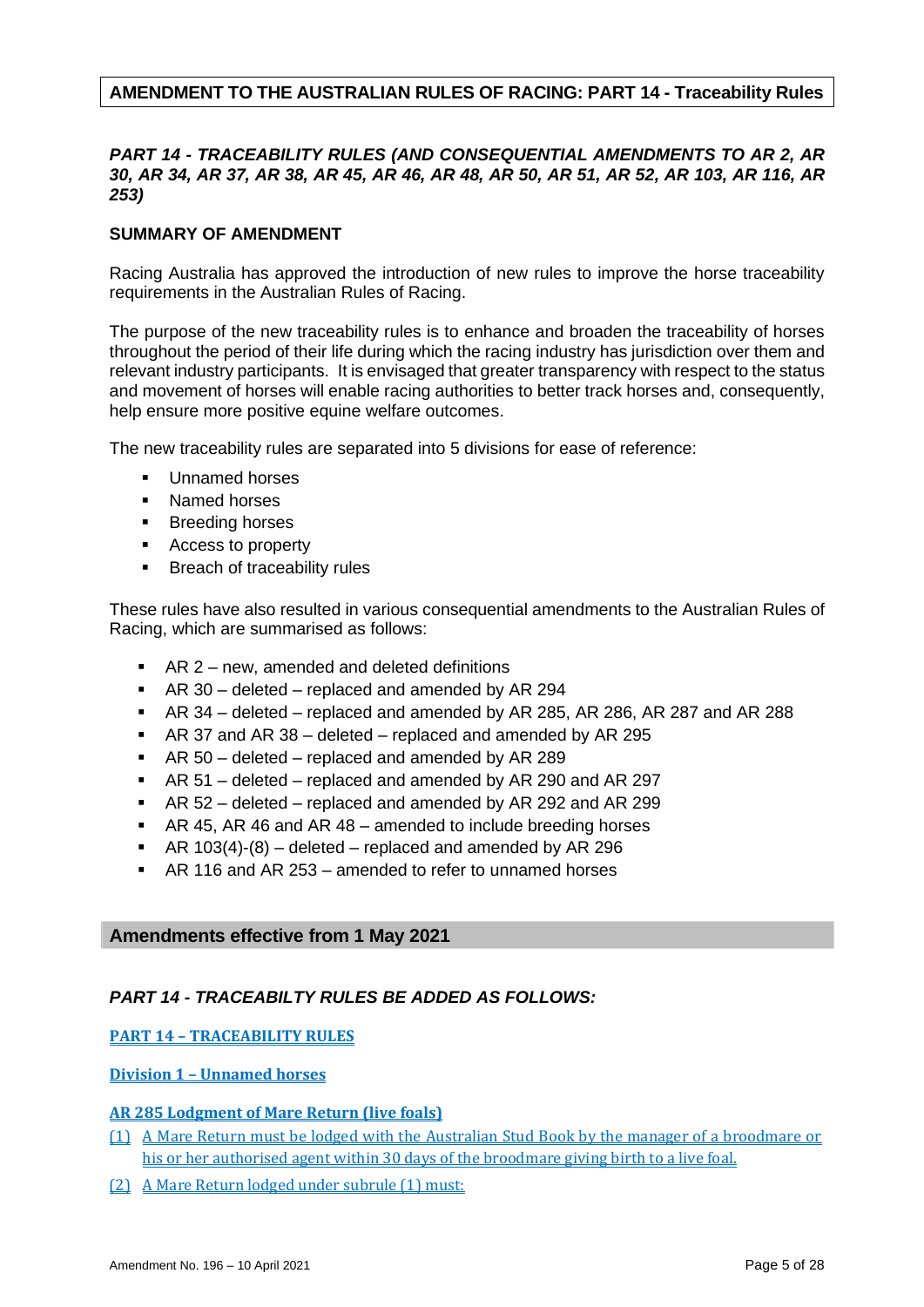- (a) comply with the requirements set out in the Australian Stud Book Rules;
- (b) disclose the foaling location;
- (c) disclose the location of the broodmare at the date of the lodgment;
- (d) be in the form prescribed by the Australian Stud Book;
- (e) be accompanied by the fee prescribed by the Australian Stud Book (if any); and
- (f) contain any other information the Australian Stud Book considers necessary.
- (3) For the purposes of this rule, the "manager" includes the breeder where the broodmare has not yet been registered for breeding in accordance with AR 301.
- (4) For the sake of clarity, nothing in this rule affects a person's Mare Return obligations under the Australian Stud Book Rules, save that lodgment of a Mare Return in accordance with this rule constitutes lodgment of a Mare Return under the Australian Stud Book Rules.

## **AR 286 Lodgment of Foal Ownership Declaration**

- (1) A Foal Ownership Declaration must be lodged with Racing Australia by the manager of a foal or his or her authorised agent within 30 days of the foal's birth.
- (2) A Foal Ownership Declaration must:
	- (a) disclose the name of each person with a beneficial interest in the foal from its birth to the date of the declaration;
	- (b) disclose the location of the foal at the date of the declaration;
	- (c) be in the form prescribed by Racing Australia;
	- (d) be accompanied by the fee prescribed by Racing Australia (if any); and
	- (e) contain any other information Racing Australia considers necessary.
- (3) It is a condition precedent to any lodgment under this rule that the manager or his or her authorised agent lodging the Foal Ownership Declaration undertakes to be bound by the Rules and, upon action being taken in compliance with this rule (including by a Syndicate as applicable), the unnamed horse and its owners become subject to, and agree to be bound by, the Rules for the following purposes only as a consequence of, and relating to, the lodgment of the Foal Ownership Declaration:
	- (a) the testing of a named horse which has not been retired from racing under AR 297 for the presence of substances that are prohibited at any time by the Rules;
	- (b) the testing of an unnamed horse for the presence of anabolic androgenic steroids;
	- (c) the observation of other horses for health and welfare reasons only where there is concern for their health and welfare based on reasonable grounds; and
	- (d) the rules that relate to traceability (any rule under this Part 14 and any relevant Local Rules).
- (4) Nothing in this rule affects, or releases any person from, any requirement to be bound by the Rules that arises other than by the lodgment of the Foal Ownership Declaration, including but not limited to any requirement to be bound by the Rules that arises as a result of the lodgment of any other form, the making of any other notification, disclosure or declaration, or the operation of any of the Rules.

## **AR 287 Failure to lodge Mare Return and/or Foal Ownership Declaration**

- (1) Except where Racing Australia, in its sole and absolute discretion, permits otherwise, an unnamed horse cannot be registered for racing under these Australian Rules unless a Mare Return and a Foal Ownership Declaration have been lodged in accordance with AR 285 and AR 286 respectively.
- (2) The discretion in subrule (1) may be exercised by Racing Australia in respect of matters occurring at any time, including prior to the commencement of that subrule.
- (3) Where a Mare Return and/or a Foal Ownership Declaration have not been lodged in accordance with AR 285 and AR 286 respectively, an owner of the horse must disclose that fact to any potential buyers prior to any sale of the horse.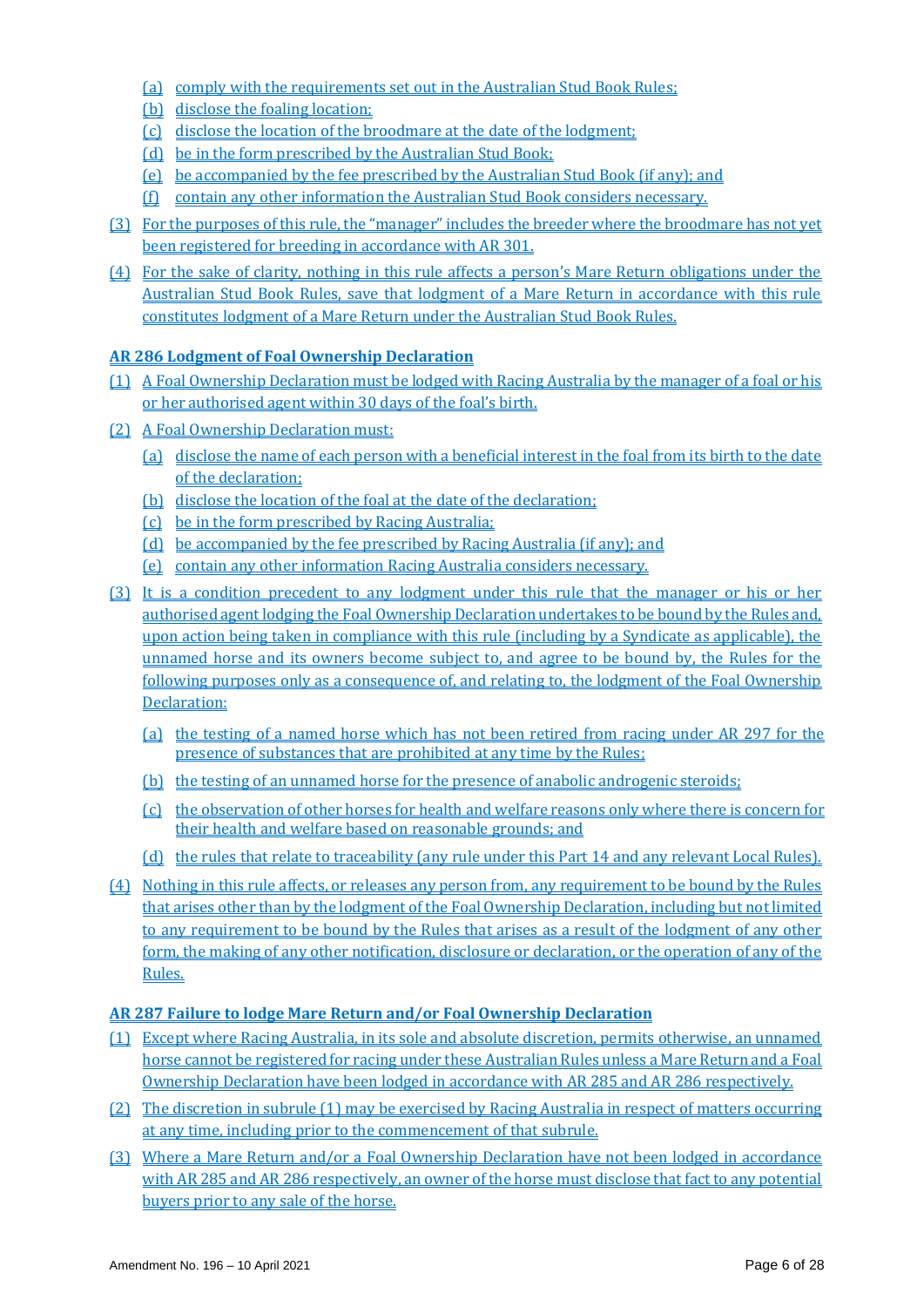## **AR 288 Unnamed horse transfer of ownership**

- (1) If an unnamed horse is transferred to a new owner/s, the transfer must be registered with Racing Australia in accordance with this rule.
- (2) Between the time specified in AR 286(1) and the time an unnamed horse is first registered for racing in accordance with AR 294, all transfers of ownership of that horse must be lodged with Racing Australia by both the outgoing owners and the incoming owners within 7 days of each transfer taking place. For the sake of clarity, where an unnamed horse has multiple owners, the outgoing owners are only required to sign transfer documents to the extent required of them by the applicable agreement governing the horse ownership venture (e.g. the COA).
- (3) If a person breaches subrule (2), a PRA or the Stewards may restrict the relevant horse from being entered for a race, official trial or jump-out for a period not exceeding 1 month from identification of the breach.
- (4) Any unnamed horse transfer of ownership application lodged by a Syndicate under subrule (2) shall be sufficient if signed by a majority of the members or by the Syndicate manager.
- (5) An unnamed horse transfer of ownership application must:
	- (a) disclose the location of the horse at the time of the application and the intended location and use of the horse following the transfer;
	- (b) disclose the seller's and the buyer's name and contact details;
	- (c) disclose the sale price;
	- (d) be in the form prescribed by Racing Australia;
	- (e) be accompanied by the fee prescribed by Racing Australia (if any); and
	- (f) contain any other information Racing Australia considers necessary.
- (6) Racing Australia, a PRA or the Stewards may conduct inquiries into the circumstances of the transfer of an unnamed horse as they see fit, whether or not the transfer has been effected.
- (7) Racing Australia may:
	- (a) accept an unnamed horse transfer of ownership application; or
	- (b) on proper cause, including but not limited to lack of bona fides of the transaction or the identity of the persons or horse concerned, or a determination that they or any of them are subject to any penalty or restriction under the Rules:
		- (i) reject an unnamed horse transfer of ownership application; or
		- (ii) if an unnamed horse transfer of ownership has been effected, set aside the transfer.
- (8) If an unnamed horse transfer of ownership application is accepted or set aside, Racing Australia must as soon as practicable amend the official ownership records.

## **AR 289 Unnamed horse change of location**

- (1) The manager of an unnamed horse or his or her authorised agent, or any other person with the relevant knowledge, must disclose:
	- (a) any change in the previously notified location of the unnamed horse to Racing Australia within 3 days of the day on which that change is finalised, by lodging the relevant form (including a Stable Return where applicable) prescribed by Racing Australia; and
	- (b) the location of the unnamed horse upon request by Racing Australia and/or the relevant PRA, including as required by any registration, transfer of ownership, or other form.
- (2) A person is not required to comply with subrule (1)(a) if:
	- (a) the unnamed horse is away from its previously notified location for no more than 30 days and during that period the horse is:
		- (i) located at a veterinary clinic, or under the direct care of a veterinary clinic; or
		- (ii) under the direct care of a qualified veterinary surgeon,
		- for the purpose of obtaining treatment from a qualified veterinary surgeon; or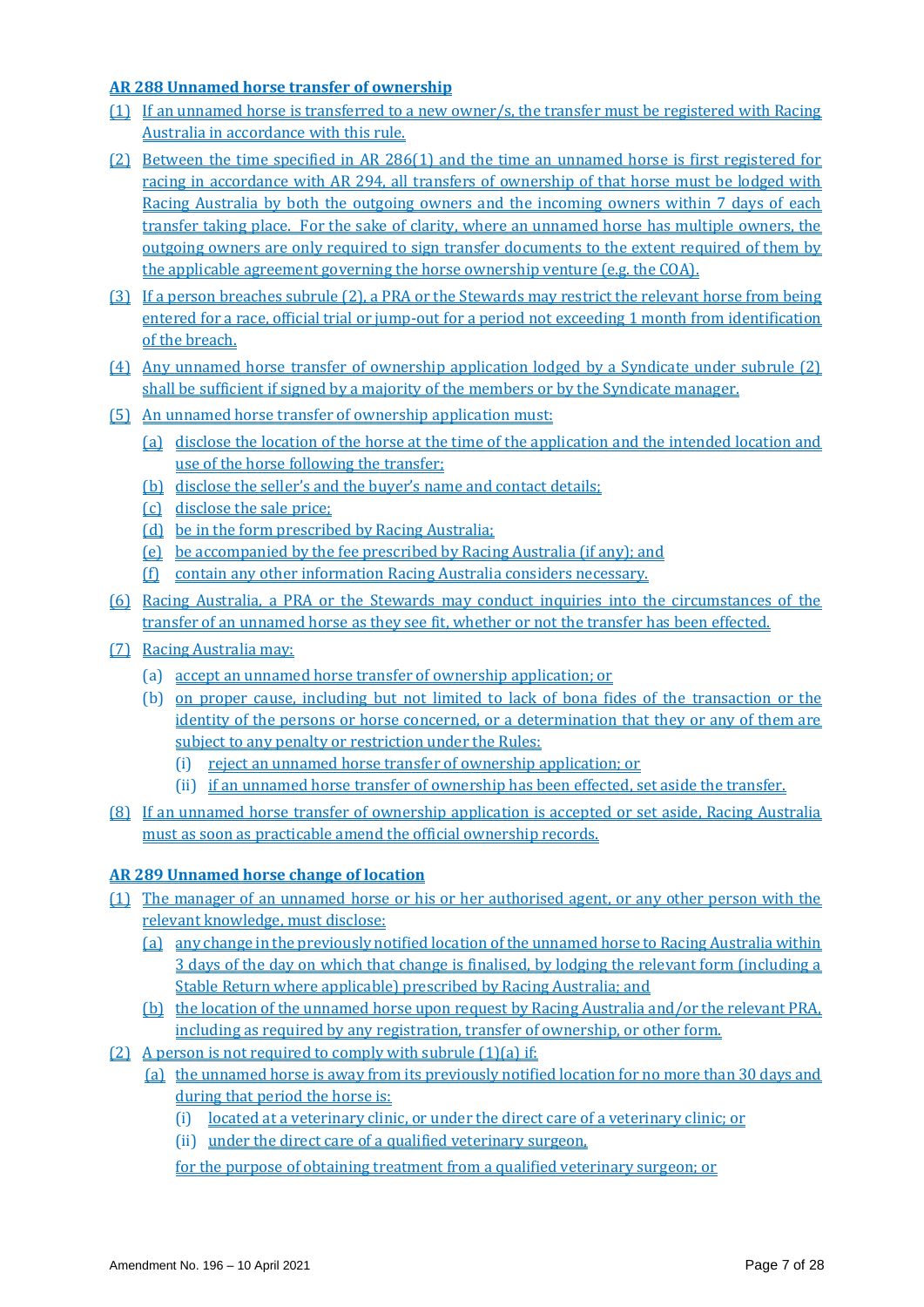- (b) the unnamed horse is away from its previously notified location for no more than 7 days for the purpose of being offered for sale at a physical public auction.
- (3) Nothing in this rule affects a trainer's Stable Return obligations under AR 296.

## **AR 290 Decision to not commence racing unnamed horse**

- (1) Within 7 days of a decision to not commence racing an unnamed horse, the manager or his or her authorised agent must notify Racing Australia of that fact by lodging the relevant form (including a Stable Return where applicable) prescribed by Racing Australia.
- (2) Once a form has been lodged in accordance with subrule (1), the horse will be ineligible to race or be trained unless it is reinstated to race or be trained in accordance with this rule.
- (3) If a horse ceases to be eligible to race or be trained under this rule, a person must not reinstate the horse to race or be trained without the express permission of a PRA or the Stewards.
- (4) Without limiting their powers to refuse to reinstate a horse to race or be trained in their absolute discretion, for the purposes of subrule (3) a PRA or the Stewards must not grant permission for a horse to be reinstated to race or be trained unless:
	- (a) the horse has passed a veterinary examination conducted by a qualified veterinary surgeon to the satisfaction of the relevant PRA or the Stewards;
	- (b) all relevant transfers of ownership in respect of the horse have been registered with Racing Australia or the relevant PRA (as applicable) in accordance with the Rules;
	- (c) the horse, the trainer and/or the manager have satisfied any other reinstatement requirements of the relevant PRA or the Stewards; and
	- (d) the relevant PRA or the Stewards have considered the wishes of the last owner/s of the horse prior to the decision to not commence racing in respect of any future reinstatement, as notified on the relevant form (including a Stable Return where applicable).

## **AR 291 Unraced unnamed horse into care of industry participant**

- (1) This rule applies where:
	- (a) a decision to not commence racing an unnamed horse is made in accordance with AR 290 (for the purposes of this rule, "unraced horse");
	- (b) the unraced horse is not registered for breeding in accordance with AR 301; and
	- (c) the person responsible for the unraced horse is a participant in racing (as defined in AR 2) or is otherwise licensed or registered under the Rules (for the purposes of this rule, "responsible person").
- (2) During the period in which the responsible person is responsible for the care of the unraced horse, within 7 days of any of the following occurring that person must notify Racing Australia by lodging the relevant form prescribed by Racing Australia:
	- (a) the transfer of the unraced horse to any other person;
	- (b) the change of the unraced horse's location;
	- (c) the decision to retire the unraced horse from any non-racing career, including but not limited to equestrian pursuits; or
	- (d) the death of the unraced horse.
- (3) A person is not required to comply with subrule (2)(b) if:
	- (a) the unraced horse is away from its previously notified location for no more than 30 days and during that period the horse is:
		- (i) located at a veterinary clinic, or under the direct care of a veterinary clinic; or
		- (ii) under the direct care of a qualified veterinary surgeon,
		- for the purpose of obtaining treatment from a qualified veterinary surgeon; or
	- (b) the unraced horse is away from its previously notified location for no more than 7 days for the purpose of being offered for sale at a physical public auction.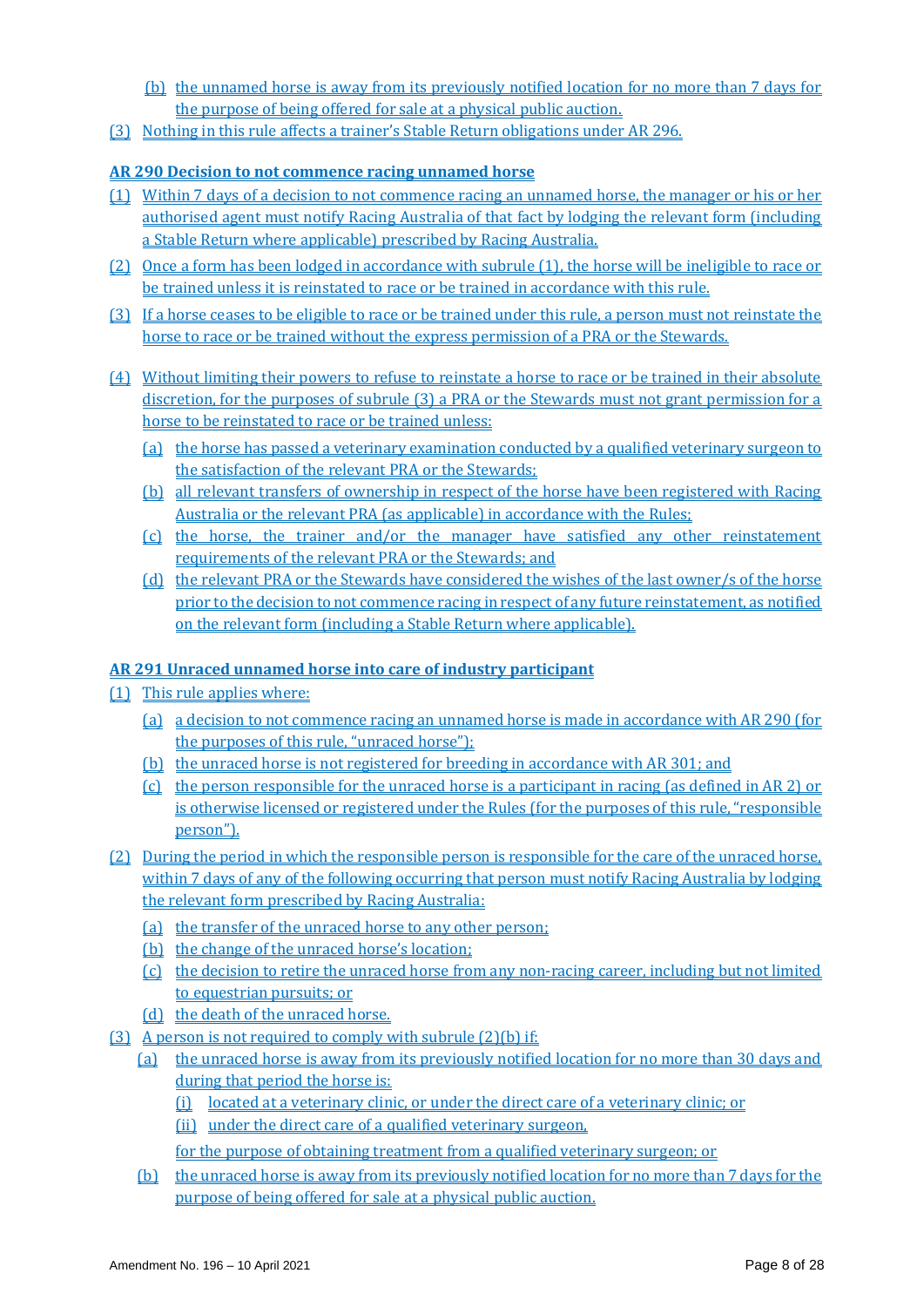## **AR 292 Death of unnamed horse**

- (1) Within 48 hours of the death of an unnamed horse, the manager or his or her authorised agent must notify Racing Australia of that fact by lodging the relevant form (including a Stable Return where applicable) prescribed by Racing Australia.
- (2) A person must not dispose of a deceased unnamed horse without the written approval of Racing Australia or the relevant PRA unless a veterinary certificate as to cause of death is provided to Racing Australia or the relevant PRA.
- (3) Any person who fails to comply with subrule (1) is not guilty of a breach of that subrule if he or she proves to the satisfaction of the Stewards that he or she was not aware, and could not reasonably have been aware, of the death of the horse.

## **AR 293 Status update for unnamed horse**

- (1) Within 7 days of an unnamed horse not having been the subject of any activity with Racing Australia or a PRA for a period of 6 consecutive months, the manager or his or her authorised agent must notify Racing Australia of the following matters by lodging the relevant form (including a Stable Return where applicable) prescribed by Racing Australia:
	- (a) the current status of the horse;
	- (b) the location of the horse; and
	- (c) any other matters in respect of which a form should have been lodged or a notification should have been made under any rule in this Part 14 in the 6 month period.
- (2) Prior to the horse reaching the 6 month period of inactivity referred to in subrule (1), Racing Australia will notify the manager or his or her authorised agent of the upcoming notification requirement.
- (3) For the purposes of this rule, "activity" includes but is not limited to the lodgment or notification of a Stable Return, registration for racing, transfer of ownership, change of location, decision to not commence racing, or death.

## **Division 2 – Named horses**

## **AR 294 Registration of horse for racing**

- (1) An application to register a horse for racing (which has complied with AR 285 and AR 286) must be lodged by the owner/s (or the lessee/s) with Racing Australia at least 5 business days before the horse is entered for a race or official trial, and must:
	- (a) disclose the details of the horse, including without limitation its age, sex, colour, sire, dam, microchip number, Foal Identification Card, any brands and markings, and any disqualifications or restrictions incurred;
	- (b) disclose the name of each owner (or lessee) and their ownership (or lease) share;
	- (c) disclose the location of the horse at the time of the application;
	- (d) be in the form prescribed by Racing Australia;
	- (e) be accompanied by the fee prescribed by Racing Australia (if any); and
	- (f) contain any other information Racing Australia considers necessary.
- (2) Racing Australia may require that any of the information identified in subrule (1) be verified by statutory declaration.
- (3) Racing Australia may in its discretion accept or reject any application for registration of any horse for racing.
- (4) Upon registration of a horse under this rule, Racing Australia will issue the manager with a Certificate of Registration (Racing).
- (5) Until a horse has been registered for racing as required by this rule, the horse cannot start in:
	- (a) a race; or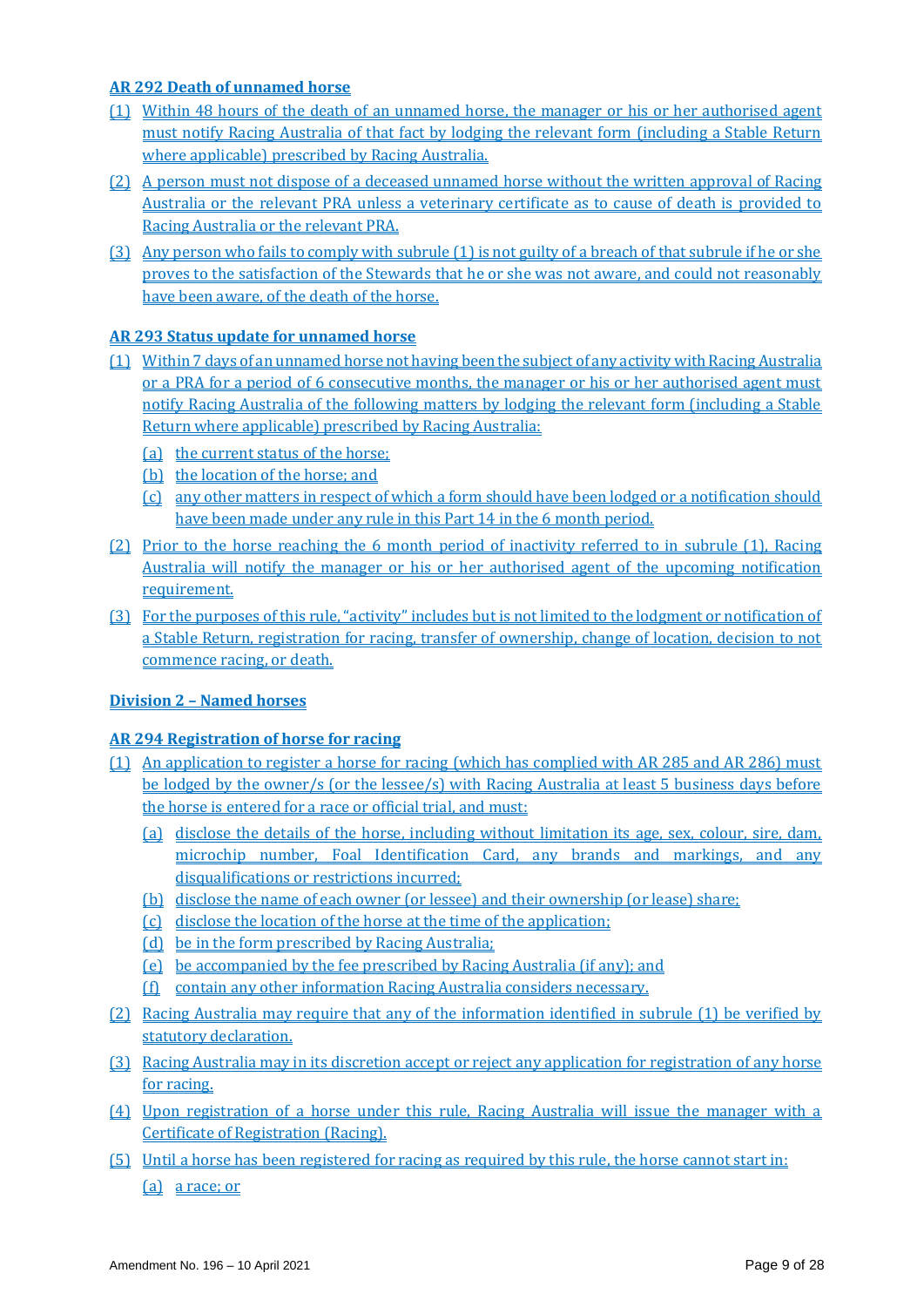(b) an official trial without the permission of a PRA or the Stewards (whom may impose conditions as they see fit on any permission granted).

## **AR 295 Named horse transfer of ownership**

- (1) If a named horse is transferred to a new owner/s, the transfer must be registered with Racing Australia or the relevant PRA (as applicable) in accordance with this rule.
- (2) All transfers of ownership of a named horse must be lodged with the Racing Australia or the relevant PRA (as applicable) by both the outgoing owners and the incoming owners:
	- (a) within 7 days of each transfer taking place; or
	- (b) at least 24 hours before the horse is entered for a race or official trial,

whichever is earlier. For the sake of clarity, where a named horse has multiple owners, the outgoing owners are only required to sign transfer documents to the extent required of them by the applicable agreement governing the horse ownership venture (e.g. the COA).

- (3) Any named horse transfer of ownership application lodged by a Syndicate under subrule (2) shall be sufficient if signed by a majority of the members or by the Syndicate manager.
- (4) A named horse transfer of ownership application must:
	- (a) disclose the location of the horse at the time of the application and the intended location and use of the horse following the transfer;
	- (b) disclose the seller's and the buyer's name and contact details;
	- (c) disclose the sale price;
	- (d) be in the form prescribed by Racing Australia or the relevant PRA;
	- (e) be accompanied by the fee prescribed by Racing Australia or the relevant PRA (if any); and
	- (f) contain any other information Racing Australia or the relevant PRA considers necessary.
- (5) A PRA or the Stewards may conduct inquiries into the circumstances of the transfer of a named horse as they see fit, whether or not the transfer has been effected.
- (6) A PRA may:
	- (a) accept a named horse transfer of ownership application; or
	- (b) on proper cause, including but not limited to lack of bona fides of the transaction or the identity of the persons or horse concerned, or a determination that they or any of them are subject to any penalty or restriction under the Rules:
		- (i) reject a named horse transfer of ownership application; or
		- (ii) if a named horse transfer of ownership has been effected, set aside the transfer.
- (7) If a named horse transfer of ownership application is accepted or set aside, the relevant PRA must as soon as practicable amend the official ownership records.
- (8) Until a named horse transfer of ownership is registered as required by this rule, the horse cannot start in a race or official trial without the permission of a PRA or the Stewards (whom may impose conditions as they see fit on any permission granted).

## **AR 296 Named horse change of location**

- (1) Except where stated otherwise, this rule applies to all named and unnamed horses, provided that in respect of an unnamed horse nothing in this rule shall limit the requirements set out in AR 289.
- (2) A trainer must:
	- (a) disclose the location of a horse under his or her care upon request by a PRA and/or the Stewards (for any purpose) and/or Racing Australia (for retirement purposes only);
	- (b) lodge a Stable Return immediately upon a horse joining the trainer's stable;
	- (c) notify the Stewards immediately upon a horse which has been retired from racing joining the trainer's stable;
	- (d) lodge an amendment to a Stable Return immediately if:
		- (i) any particulars on the Stable Return have changed; or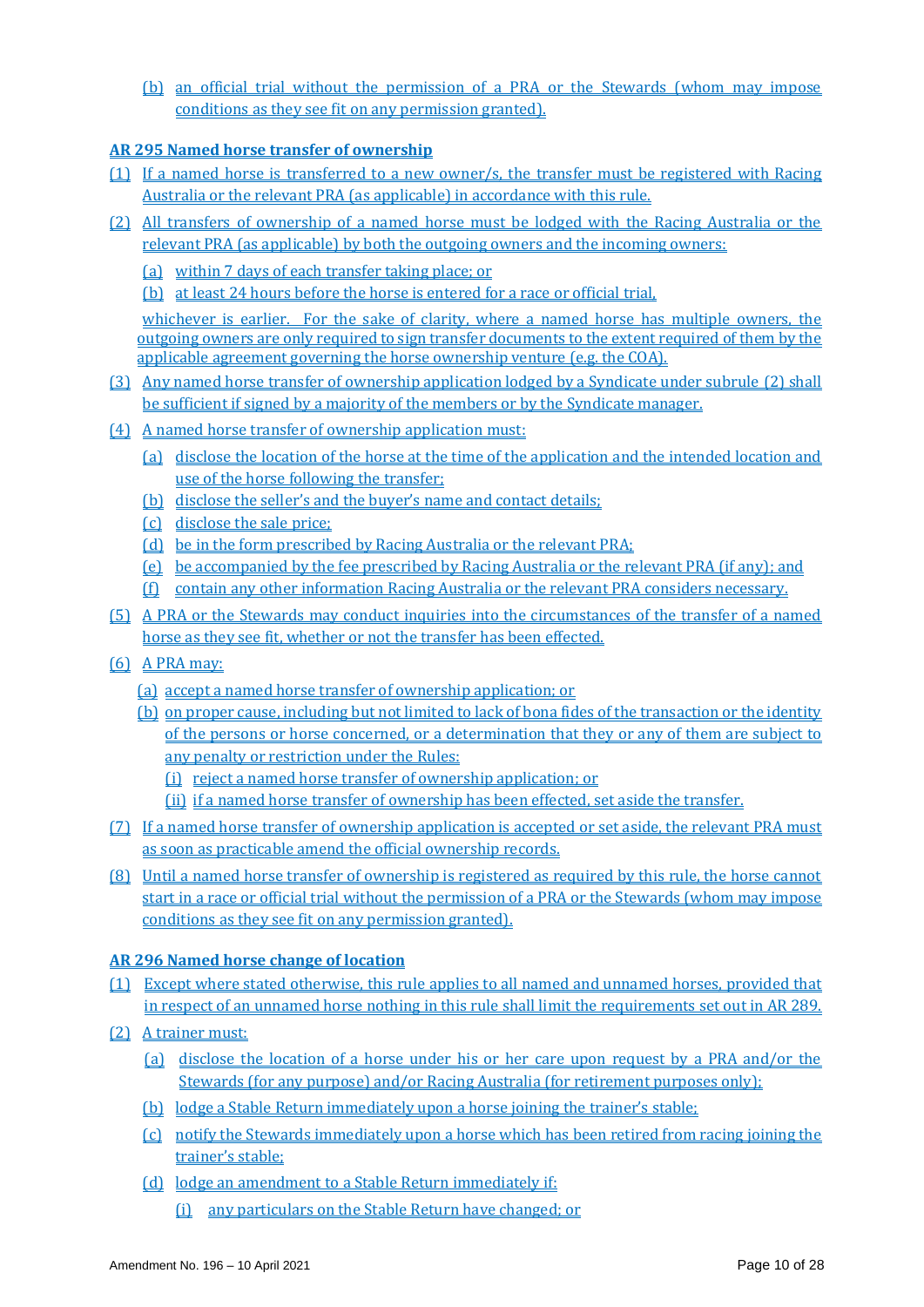- (ii) a horse leaves or joins the trainer's stable, or moves to another of the trainer's premises (where the trainer's stable is comprised of more than one premises), with the amendment to disclose the precise location of the horse.
- (3) For the purposes of subrule (2):
	- (a) if a trainer's stable is comprised of more than one premises, the trainer must disclose at which premises the horse is located;
	- (b) when a horse leaves a trainer's stable to spell or otherwise the trainer must disclose the location of the property at which the horse will be located.
- (4) Where a horse has been entered for a race, from the time of entry to arrival on course prior to racing:
	- (a) except with the permission of the Stewards, the horse must be stabled only at the premises from which the horse's trainer is licensed to train;
	- (b) if the horse is travelling to participate in the race, the horse's trainer must inform the Stewards of the horse's proposed travel plans prior to the horse's departure from the trainer's stable and/or lodge a Stable Return disclosing the location of the horse (as required by the relevant PRA).
- (5) Where a horse is entered for a race in which the entries close more than 60 days prior to the advertised date for the running of the race, subrule (4) shall not apply from the time of entry, but shall apply from the period commencing 6 days prior to the advertised date for the running of the race.
- (6) If a trainer fails to lodge, in whole or in part, a Stable Return or any amendment thereof, or fails to provide details of the location or movements of a horse, in accordance with the provisions of this rule, the entry of the horse for any race, official trial or jump-out may be rejected or cancelled.
- (7) The manager of a named horse or his or her authorised agent must, unless otherwise contained in a Stable Return lodged by a trainer in accordance with this rule, disclose:
	- (a) any change in the previously notified location of the named horse to the relevant PRA by midnight of the day on which that change is finalised, by lodging the relevant form prescribed by Racing Australia or the relevant PRA; and
	- (b) the location of that horse upon request by Racing Australia and/or a PRA, including as required under any registration, transfer of ownership, or other form.

*Note: By way of example, the notification obligation on a manager would arise under subrule (7)(a) if a named horse was transferred from one spelling property to another spelling property.* 

- (8) The requirement referred to in subrule (7)(a) does not apply where the named horse is under the care of a trainer and the manager proves to the satisfaction of the Stewards the he or she was not aware, and could not reasonably have been aware, of:
	- (a) the change in the previously notified location of the horse; or
	- (b) the trainer's non-compliance with his or her obligations under this rule.

## **AR 297 Decision to retire named horse**

- (1) Within 7 days of a decision to retire a named horse from racing, the manager or his or her authorised agent must notify Racing Australia of that fact by lodging the relevant form (including a Stable Return where applicable) prescribed by Racing Australia.
- (2) Once a form has been lodged in accordance with subrule (1), the horse will be ineligible to race or be trained unless it is reinstated to race or be trained in accordance with this rule.
- (3) If a horse ceases to be eligible to race or be trained under this rule, a person must not reinstate the horse to race or be trained without the express permission of a PRA or the Stewards.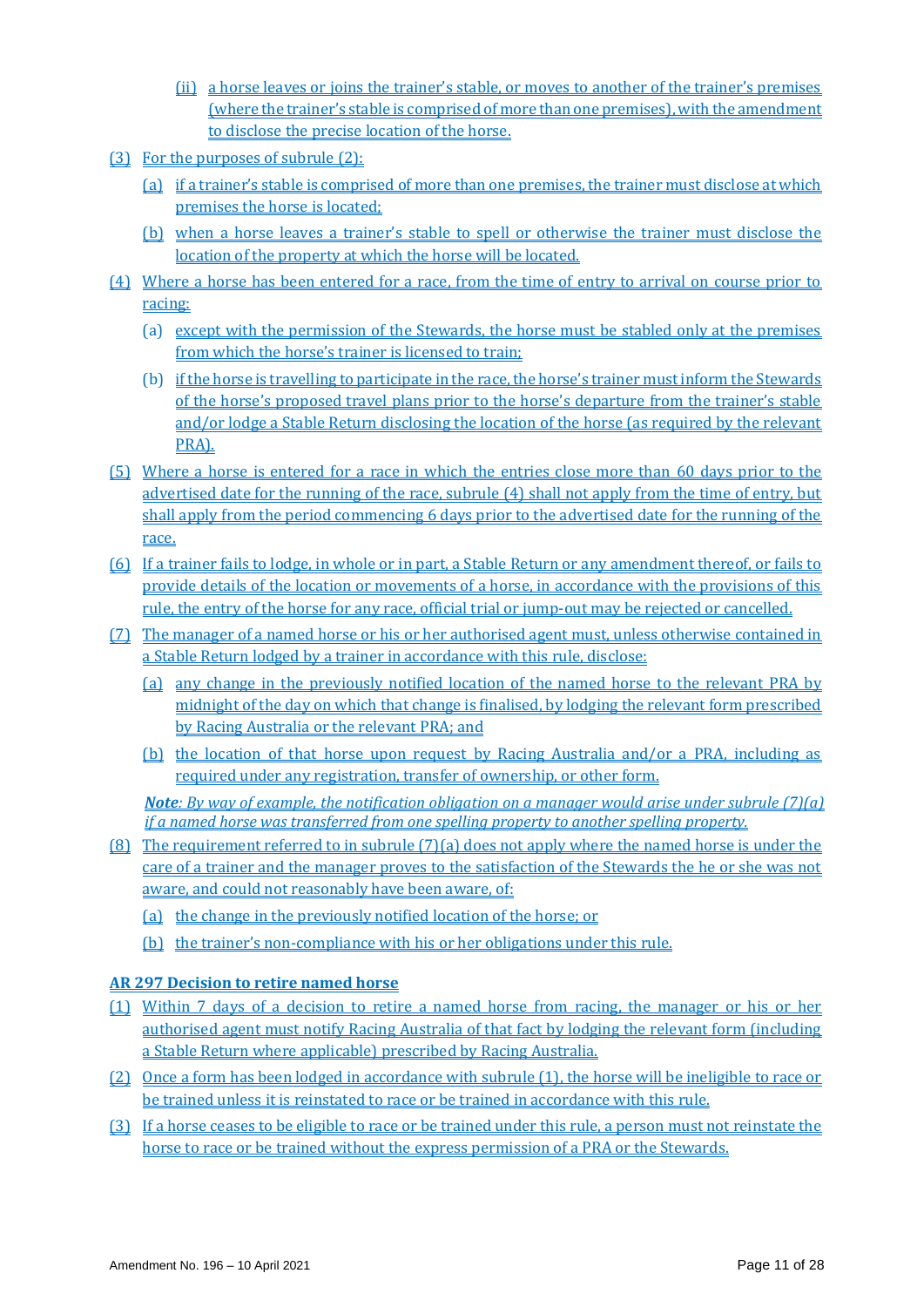- (4) Without limiting their powers to refuse to reinstate a horse to race or be trained in their absolute discretion, for the purposes of subrule (3) a PRA or the Stewards must not grant permission for a horse to be reinstated to race or be trained unless:
	- (a) the horse has passed a veterinary examination conducted by a qualified veterinary surgeon to the satisfaction of the relevant PRA or the Stewards;
	- (b) all relevant transfers of ownership in respect of the horse have been registered with Racing Australia or the relevant PRA (as applicable) in accordance with the Rules; and
	- (c) the horse, the trainer and/or the manager have satisfied any other reinstatement requirements of the relevant PRA or the Stewards; and
	- (d) the relevant PRA or the Stewards have considered the wishes of the last owner/s of the horse prior to the decision to not commence racing in respect of any future reinstatement, as notified on the relevant form (including a Stable Return where applicable).
- (5) Notwithstanding AR 78, within 7 days of a horse turning 13 years of age, the manager or his or her authorised agent must notify Racing Australia of the horse's retirement by lodging the relevant form (including a Stable Return where applicable) prescribed by Racing Australia.

## **AR 298 Named horse retired to industry participant**

- (1) This rule applies where:
	- (a) a named horse is retired from racing in accordance with AR 297 (for the purposes of this rule, "retired racehorse");
	- (b) the retired racehorse is not registered for breeding in accordance with AR 301; and
	- (c) the person responsible for the retired racehorse is a participant in racing (as defined in AR 2) or is otherwise licensed or registered under the Rules (for the purposes of this rule, "responsible person").
- (2) During the period in which the responsible person is responsible for the care of the retired racehorse, within 7 days of any of the following occurring that person must notify Racing Australia by lodging the relevant form prescribed by Racing Australia:
	- (a) the transfer of the retired racehorse to any other person;
	- (b) the change of the retired racehorse's location;
	- (c) the decision to retire the retired racehorse from any post-racing career, including but not limited to equestrian pursuits; or
	- (d) the death of the retired racehorse.
- (3) A person is not required to comply with subrule (2)(b) if:
	- (a) the retired racehorse is away from its previously notified location for no more than 30 days and during that period the horse is:
		- (i) located at a veterinary clinic, or under the direct care of a veterinary clinic; or
		- (ii) under the direct care of a qualified veterinary surgeon,
		- for the purpose of obtaining treatment from a qualified veterinary surgeon; or
	- (b) the retired racehorse is away from its previously notified location for no more than 7 days for the purpose of being offered for sale at a physical public auction.

## **AR 299 Death of named horse**

- (1) Within 24 hours of the death of a named horse which has not been retired from racing in accordance with AR 297, the manager or his or her authorised agent must notify Racing Australia of that fact by lodging the relevant form (including a Stable Return where applicable) prescribed by Racing Australia.
- (2) A person must not dispose of the deceased horse without the written approval of the relevant PRA unless a veterinary certificate as to cause of death is provided to the relevant PRA.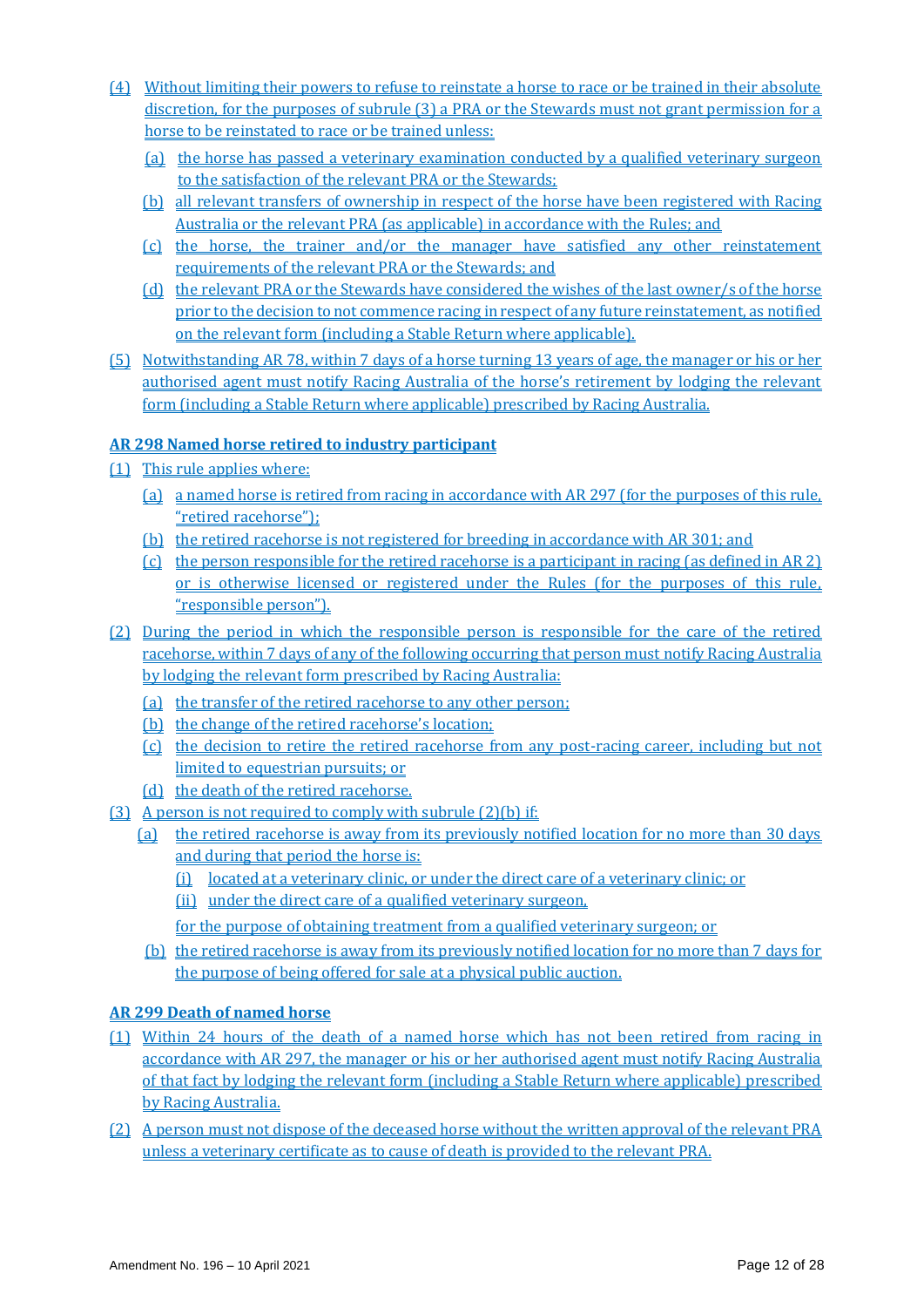(3) Any person who fails to comply with subrule (1) is not guilty of a breach of that subrule if he or she proves to the satisfaction of the Stewards that he or she was not aware, and could not reasonably have been aware, of the death of the horse.

## **AR 300 Status update for named horse**

- (1) Within 7 days of a named horse not having been the subject of any activity with Racing Australia or a PRA for a period of 6 consecutive months, the manager or his or her authorised agent must notify Racing Australia of the following matters by lodging the relevant form (including a Stable Return where applicable) prescribed by Racing Australia:
	- (a) the current status of the horse;
	- (b) the location of the horse; and
	- (c) any other matters in respect of which a form should have been lodged or a notification should have been made under any rule in this Part 14 in the 6 month period.
- (2) Prior to the horse reaching the 6 month period of inactivity referred to in subrule (1), Racing Australia will notify the manager or his or her authorised agent of the upcoming notification requirement.
- (3) For the purposes of this rule, "activity" includes but is not limited to the lodgment or notification of a Stable Return, nomination, scratching, transfer of ownership, change of location, retirement from racing, or death.

## **Division 3 – Breeding horses**

## **AR 301 Registration of horse for breeding**

- (1) A horse that is used for breeding must be registered with the Australian Stud Book as follows:
	- (a) horses in respect of which a Mare Return or Stallion Return has never been lodged with the Australian Stud Book prior to the commencement of this rule – within 7 days of a decision use the horse for breeding, a registration application must be lodged by the owner/s (or lessee/s) with the Australian Stud Book in accordance with this rule; or
	- (b) horses in respect of which a Mare Return or Stallion Return has previously been lodged with the Australian Stud Book prior to the commencement of this rule – when a Mare Return or Stallion Return or Declaration of Service (whichever is earlier) for the horse is next lodged, a registration application must also be lodged by the owner/s (or lessee/s) with the Australian Stud Book in accordance with this rule.
- (2) The Australian Stud Book must not accept a Mare Return, Stallion Return or Declaration of Service for a horse that has not been registered for breeding in accordance with this rule.
- (3) A horse cannot be registered for breeding unless:
	- (a) it complies with the requirements set out in AR 27, AR 28 and AR 29; and
	- (b) if the horse is an unnamed horse, a decision has been made to not commence racing the horse and the relevant form has been lodged with Racing Australia in accordance with AR 290 (and the horse has subsequently been named solely for breeding purposes); or
	- (c) if the horse is a named horse, it has been retired from racing in accordance with AR 297.
- (4) An application to register a horse for breeding must:
	- (a) disclose the name of the horse;
	- (b) disclose the name of each owner (or lessee) and their ownership (or lease) share;
	- (c) disclose the location of the horse at the time of the application;
	- (d) be in the form prescribed by the Australian Stud Book;
	- (e) be accompanied by the fee prescribed by the Australian Stud Book (if any); and
	- (f) contain any other information the Australian Stud Book considers necessary.
- (5) The Australian Stud Book may require that any of the information identified in subrule (4) be verified by statutory declaration.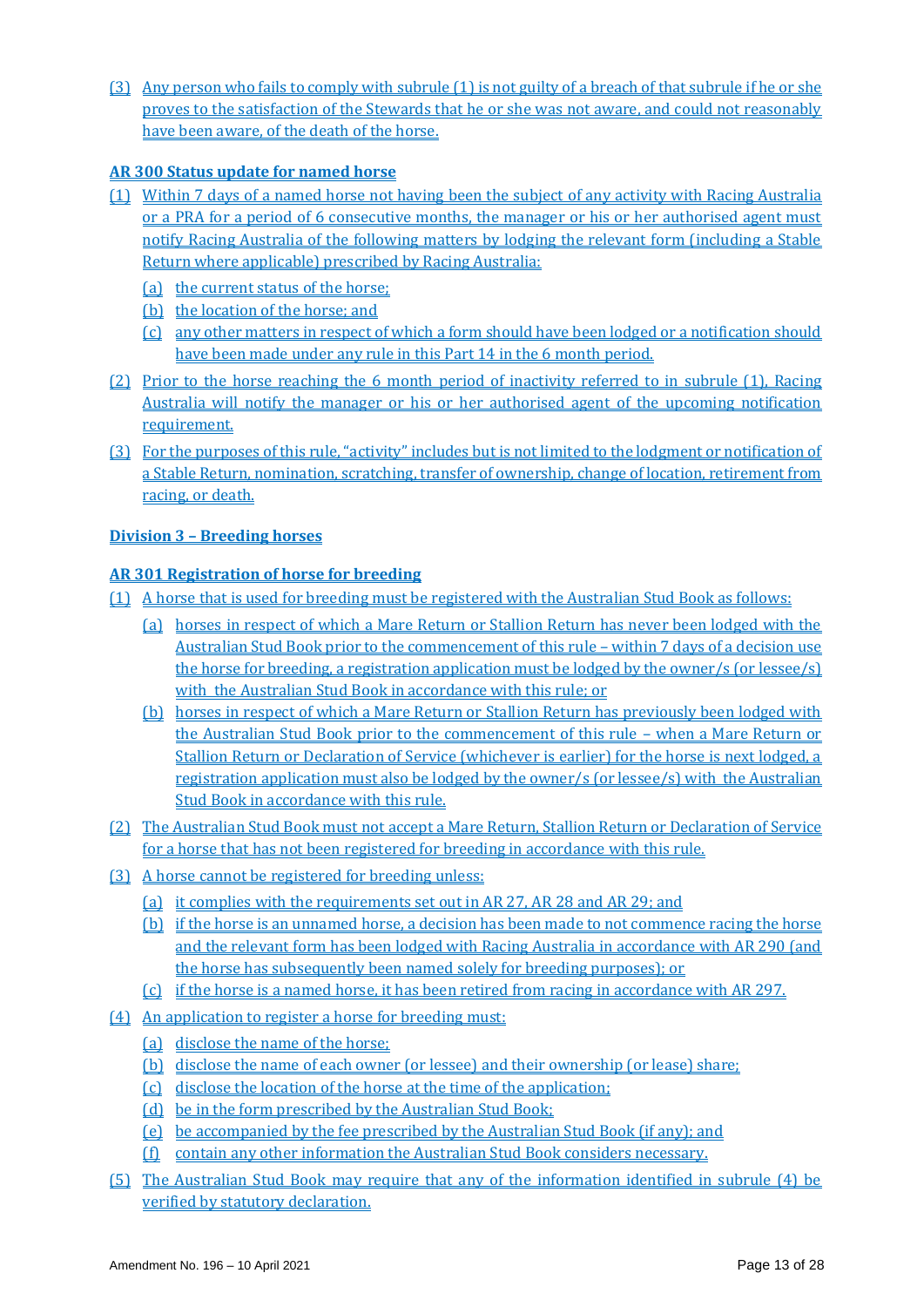- (6) The Australian Stud Book may in its discretion accept or reject any application for registration of any horse for breeding.
- (7) Upon registration of a horse under this rule, the Australian Stud Book will issue the manager with a Certificate of Registration (Breeding).

## **AR 302 Lodgment of Mare Return (general)**

- (1) A Mare Return must be lodged with the Australian Stud Book by the manager of a broodmare or his or her authorised agent for every covering season the broodmare is at stud, including:
	- (a) if the broodmare is not covered during a covering season, by 15 March of that season;
	- (b) if the broodmare is covered during a covering season and no live foal is produced, within 12 months of the last date the broodmare was covered;
	- (c) if the broodmare is covered during a covering season and a live foal is produced, within 30 days of the broodmare giving birth to that foal, as per the requirements in AR 285.
- (2) A Mare Return lodged under subrule (1) must:
	- (a) comply with the requirements set out in the Australian Stud Book Rules;
	- (b) disclose the location of the broodmare at the date of the lodgment;
	- (c) be in the form prescribed by the Australian Stud Book;
	- (d) be accompanied by the fee prescribed by the Australian Stud Book (if any); and
	- (e) contain any other information the Australian Stud Book considers necessary.
- (3) For the purposes of this rule, the "manager" includes the breeder where the broodmare has not yet been registered for breeding in accordance with AR 301.
- (4) For the sake of clarity, nothing in this rule affects a person's Mare Return obligations under the Australian Stud Book Rules, save that lodgment of a Mare Return in accordance with this rule constitutes lodgment of a Mare Return under the Australian Stud Book Rules.

## **AR 303 Lodgment of Stallion Return**

- (1) A Stallion Return must be lodged with the Australian Stud Book by the manager of a stallion or his or her authorised agent by 30 June before the covering season in which the stallion is to be used for breeding.
- (2) A Stallion Return must:
	- (a) comply with the requirements set out in the Australian Stud Book Rules;
	- (b) disclose the name of each owner (or lessee) and their ownership (or lease) share;
	- (c) disclose the location where the stallion will stand that covering season;
	- (d) be in the form prescribed by the Australian Stud Book;
	- (e) be accompanied by the fee prescribed by the Australian Stud Book (if any); and
	- (f) contain any other information the Australian Stud Book considers necessary.
- (3) For the purposes of this rule, the "manager" includes the stallion proprietor where the stallion has not yet been registered for breeding in accordance with AR 301.
- (4) For the sake of clarity, nothing in this rule affects a person's Stallion Return obligations under the Australian Stud Book Rules, save that lodgment of a Stallion Return in accordance with this rule constitutes lodgment of a Stallion Return under the Australian Stud Book Rules.

## **AR 304 Lodgment of Declaration of Service**

(1) Where a Stallion Return has been lodged for a particular covering season, a Declaration of Service must be lodged with the Australian Stud Book on a monthly basis by the manager or his or her authorised agent by the  $15<sup>th</sup>$  day of the following month for each month during that covering season, including where the stallion does not cover a broodmare in a particular month.

*Note: By way of example, if a stallion covers a broodmare in October, a Declaration of Service for that month must be lodged with the Australian Stud Book by 15 November.*

(2) A Declaration of Service must: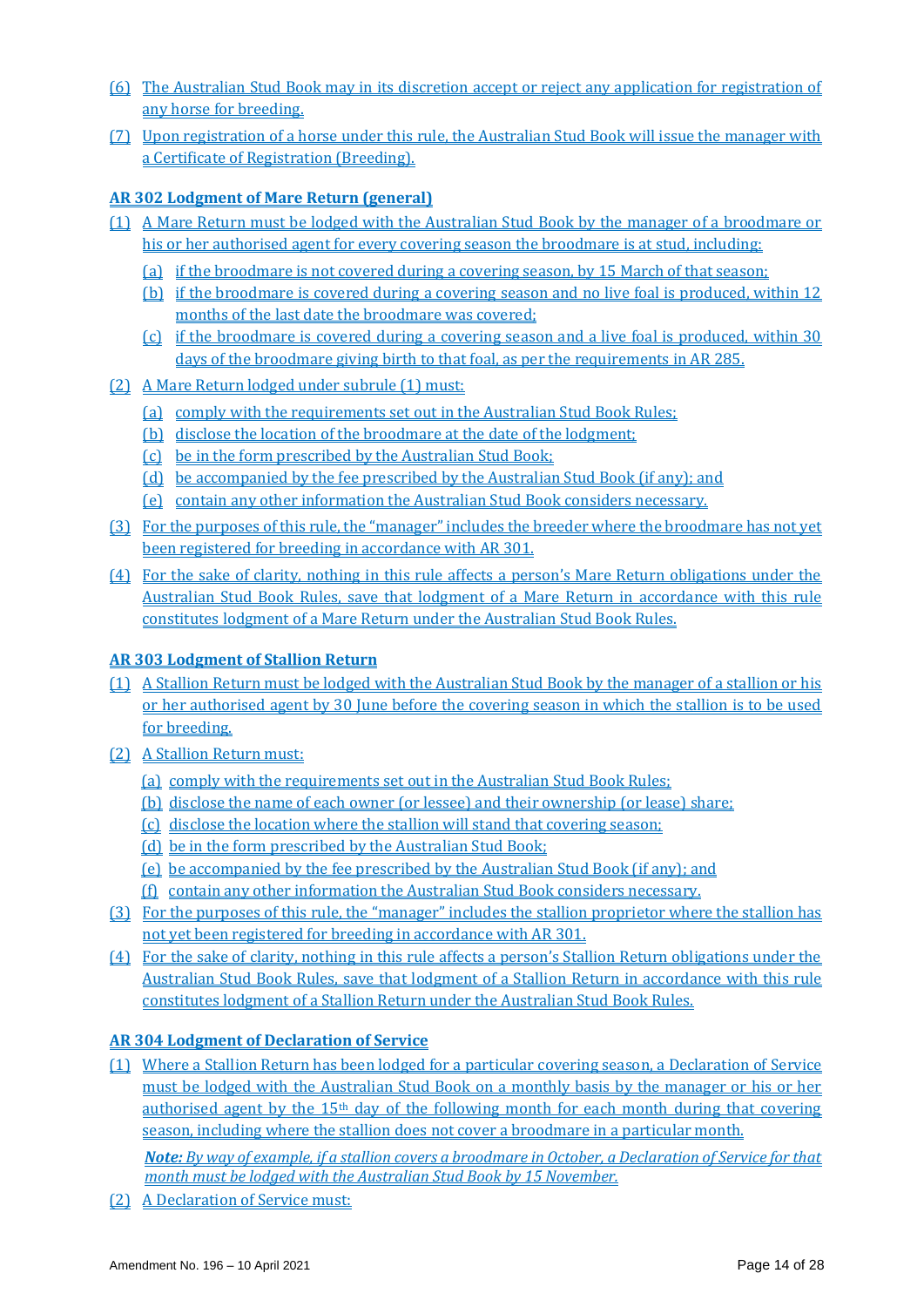- (a) comply with the requirements set out in the Australian Stud Book Rules;
- (b) be in the form prescribed by the Australian Stud Book;
- (c) be accompanied by the fee prescribed by the Australian Stud Book (if any); and
- (d) contain any other information the Australian Stud Book considers necessary.
- (3) For the purposes of this rule, the "manager" includes the stallion proprietor where the stallion has not yet been registered for breeding in accordance with AR 301.
- (4) For the sake of clarity, nothing in this rule affects a person's Declaration of Service obligations under the Australian Stud Book Rules, save that lodgment of a Declaration of Service in accordance with this rule constitutes lodgment of a Declaration of Service under the Australian Stud Book Rules.

## **AR 305 Breeding horse transfer of ownership**

- (1) If a breeding horse is transferred to a new owner/s, the transfer must be registered with the Australian Stud Book in accordance with this rule.
- (2) All transfers of ownership of a breeding horse must be lodged with the Australian Stud Book by both the outgoing owners and the incoming owners within 7 days of each transfer taking place. For the sake of clarity, where a breeding horse has multiple owners, the outgoing owners are only required to sign transfer documents to the extent required of them by the applicable agreement governing the horse ownership venture.
- (3) Any breeding horse transfer of ownership application lodged by a Syndicate under subrule (2) shall be sufficient if signed by a majority of the members or by the Syndicate manager.
- (4) A breeding horse transfer of ownership application must:
	- (a) disclose the location of the horse at the time of the application and the intended location and use of the horse following the transfer;
	- (b) disclose the seller's and the buyer's name and contact details;
	- (c) disclose the sale price;
	- (d) be in the form prescribed by the Australian Stud Book; and
	- (e) be accompanied by the fee prescribed by the Australian Stud Book (if any); and
	- (f) contain any other information the Australian Stud Book considers necessary.
- (5) The Australian Stud Book, Racing Australia, a PRA or the Stewards may conduct inquiries into the circumstances of the transfer of a breeding horse as they see fit, whether or not the transfer has been effected.
- (6) The Australian Stud Book may:
	- (a) accept a breeding horse transfer of ownership application; or
	- (b) on proper cause, including but not limited to lack of bona fides of the transaction or the identity of the persons or horses concerned, or a determination that they or any of them are subject to any penalty or restriction under the Rules:
		- (i) reject a breeding horse transfer of ownership application; or
		- (ii) if a breeding horse transfer of ownership has been effected, set aside the transfer.
- (7) If a breeding horse transfer of ownership application is accepted or set aside, the Australian Stud Book must as soon as practicable amend the official ownership records.
- (8) Until a breeding horse transfer of ownership is registered as required by this rule, the Australian Stud Book may refuse to accept any Mare Return, Stallion Return or Declaration of Service lodged in respect of the horse.

## **AR 306 Breeding horse change of location**

(1) The manager of a breeding horse or his or her authorised agent, or any other person with the relevant knowledge, must disclose: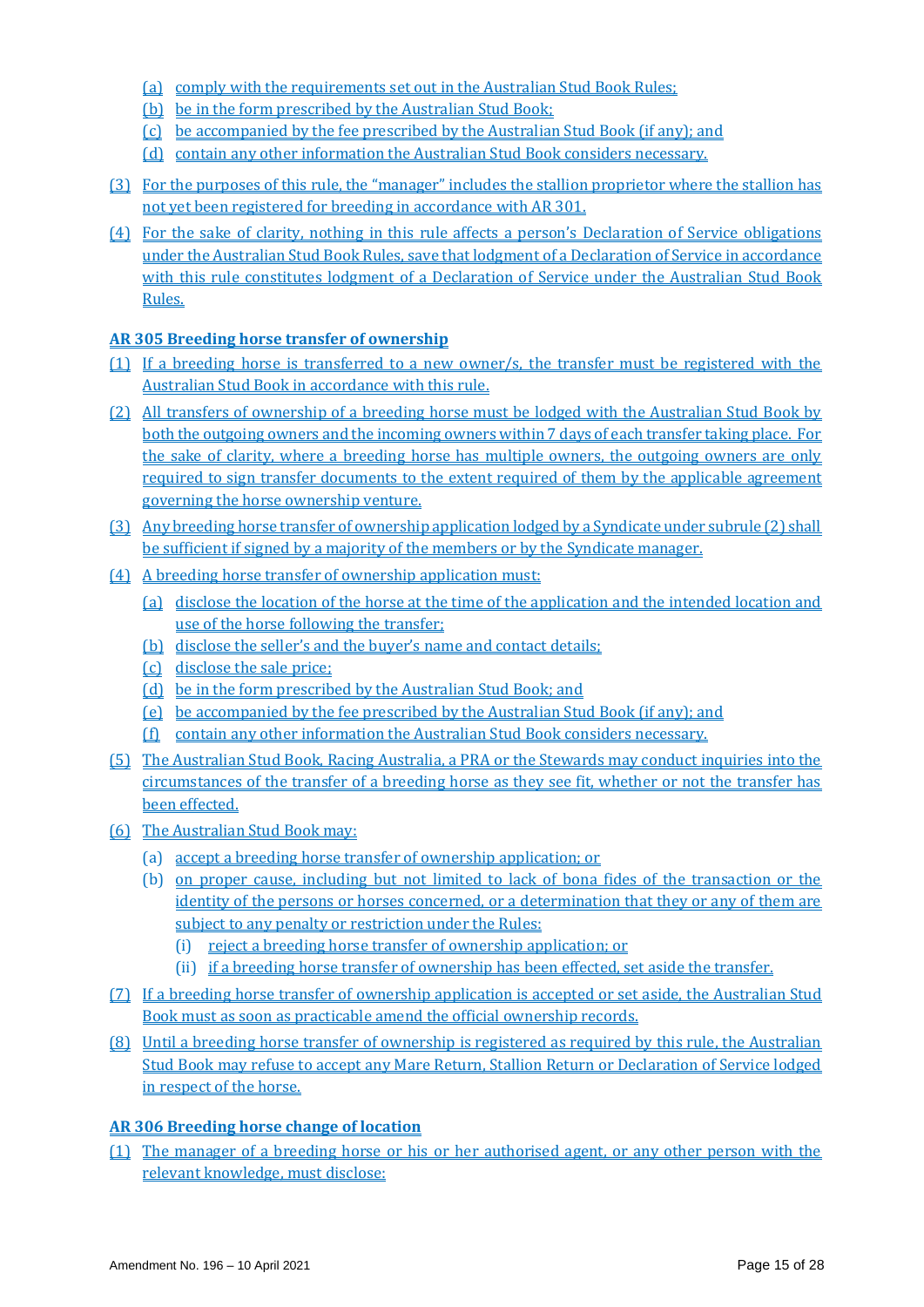- (a) subject to subrule (2), any change in the previously notified location of the breeding horse to the Australian Stud Book within 3 days of the day on which that change is finalised;
- (b) the location of the breeding horse upon request by the Australian Stud Book and/or the relevant PRA, including as required by any registration, transfer of ownership, or other form.
- (2) A person is not required to comply with subrule  $(1)(a)$  if:
	- (a) the breeding horse is a broodmare and it is away from its previously notified location for no more than 7 days for the purpose of being covered or foaling;
	- (b) the breeding horse is away from its previously notified location for no more than 30 days and during that period the horse is:
		- (i) located at a veterinary clinic, or under the direct care of a veterinary clinic; or
		- (ii) under the direct care of a qualified veterinary surgeon,

for the purpose of obtaining treatment from a qualified veterinary surgeon; or

(c) the breeding horse is away from its previously notified location for no more than 7 days for the purpose of being offered for sale at a physical public auction.

## **AR 307 Decision to retire breeding horse**

- (1) Within 7 days of a decision to retire a breeding horse, the manager or his or her authorised agent must notify the Australian Stud Book of that fact by lodging the relevant form prescribed by the Australian Stud Book.
- (2) Once a form has been lodged in accordance with subrule (1), the horse will be ineligible to breed unless it is reinstated to breed.
- (3) If a horse ceases to be eligible to breed under this rule, a person must not reinstate the horse to breed without the express permission of the Australian Stud Book.

## **AR 308 Breeding horse retired to industry participant**

- (1) This rule applies where:
	- (a) a breeding horse is retired from breeding in accordance with AR 307 (for the purposes of this rule, "retired breeding horse"); and
	- (b) the person responsible for the retired breeding horse is a participant in racing (as defined in AR 2) or is otherwise licensed or registered under the Rules (for the purposes of this rule, "responsible person").
- (2) During the period in which the responsible person is responsible for the care of the retired breeding horse, within 7 days of any of the following occurring that person must notify the Australian Stud Book by lodging the relevant form prescribed by the Australian Stud Book:
	- (a) the transfer of the retired breeding horse to any other person;
	- (b) the change of the retired breeding horse's location;
	- (c) the decision to retire the retired breeding horse from any post-breeding career, including but not limited to equestrian pursuits; or
	- (d) the death of the retired breeding horse.
- (3) A person is not required to comply with subrule (2)(b) if:
	- (a) the retired breeding horse is away from its previously notified location for no more than 30 days and during that period the horse is:
		- (i) located at a veterinary clinic, or under the direct care of a veterinary clinic; or
		- (ii) under the direct care of a qualified veterinary surgeon,

for the purpose of obtaining treatment from a qualified veterinary surgeon; or

(b) the retired breeding horse is away from its previously notified location for no more than 7 days for the purposes of being offered for sale at a physical public auction.

**AR 309 Death of breeding horse**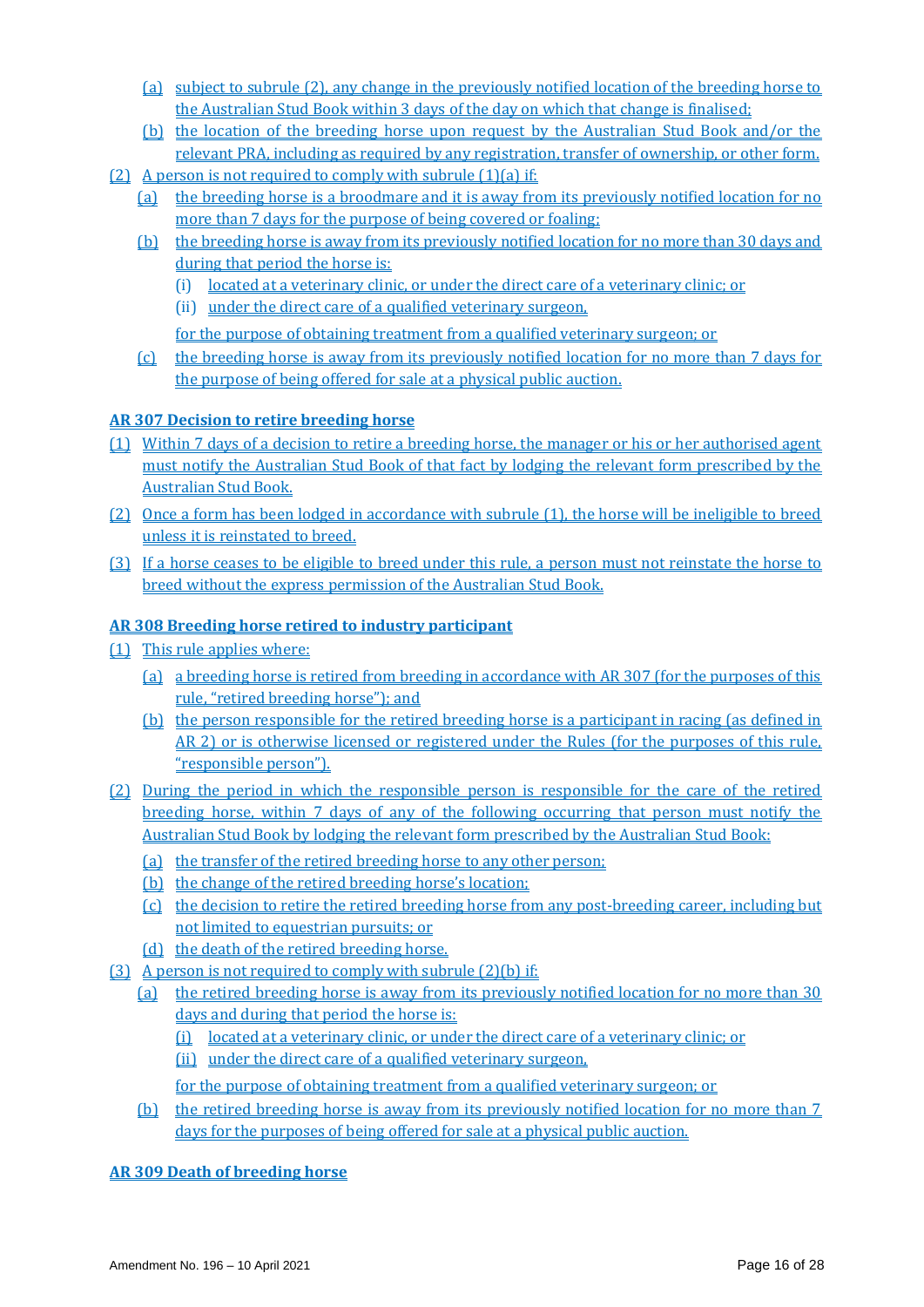- (1) Within 48 hours of the death of a breeding horse, the manager or his or her authorised agent must notify the Australian Stud Book of that fact (and, if applicable, the loss of its foal in utero) by lodging the relevant form prescribed by the Australian Stud Book.
- (2) A person must not dispose of the deceased horse without the written approval of the Australian Stud Book or the relevant PRA unless a veterinary certificate as to cause of death is provided to the Australian Stud Book or the relevant PRA.
- (3) Any person who fails to comply with subrule (1) is not guilty of a breach of that subrule if he or she proves to the satisfaction of the Stewards that he or she was not aware, and could not reasonably have been aware, of the death of the horse.

## **AR 310 Status update for breeding horse**

- (1) Within 7 days of a breeding horse not having been the subject of any activity with the Australian Stud Book, Racing Australia or a PRA in a period of 12 consecutive months, the manager or his or her authorised agent must notify the Australian Stud Book of the following matters by lodging the relevant form:
	- (a) the current status of the horse;
	- (b) the location of the horse; and
	- (c) any other matters in respect of which a form should have been lodged or a notification should have been made under any rule in this Part 14 in the 12 month period.
- (2) Prior to the horse reaching the 12 month period of inactivity referred to in subrule (1), the Australian Stud Book will notify the manager or his or her authorised agent of the upcoming notification requirement.
- (3) For the purposes of this rule, "activity" includes but is not limited to the lodgment or notification of a Mare Return, Stallion Return, Declaration of Service, transfer of ownership, change of location, retirement from breeding, or death.
- (4) For the purposes of this rule, the "manager" includes the breeder or the stallion proprietor where the horse has not yet been registered for breeding in accordance with AR 301.

## **AR 311 Application of the Rules to owners of breeding horses**

- (1) It is a condition precedent to any lodgment or notification under AR 285 or any of AR 301 to AR 310 inclusive that the manager or his or her authorised agent lodging the relevant document or making the relevant notification undertakes to be bound by the Rules and, upon action being taken in compliance with any of those rules (including by a Syndicate as applicable), the breeding horse and its owners become subject to, and agree to be bound by, the Rules for the following purposes only as a consequence of, and relating to, the lodgment of the relevant document or the making of the relevant notification:
	- (a) the observation of other horses for health and welfare reasons only where there is concern for their health and welfare based on reasonable grounds; and
	- (b) the rules that relate to traceability (any rule under this Part 14 and any relevant Local Rules).
- (2) Nothing in this rule affects, or releases any person from, any requirement to be bound by the Rules that arises other than by the lodgment or notification under AR 285 or any of AR 301 to AR 310 inclusive, including but not limited to any requirement to be bound by the Rules that arises as a result of the lodgment of any other form, the making of any other notification, disclosure or declaration, or the operation of any of the Rules.

## **Division 4 – Access to property**

## **AR 312 Stewards' access to property on welfare grounds**

(1) Without limiting any other rules or powers under these Australian Rules, the Stewards may enter the property of a person in possession of a horse: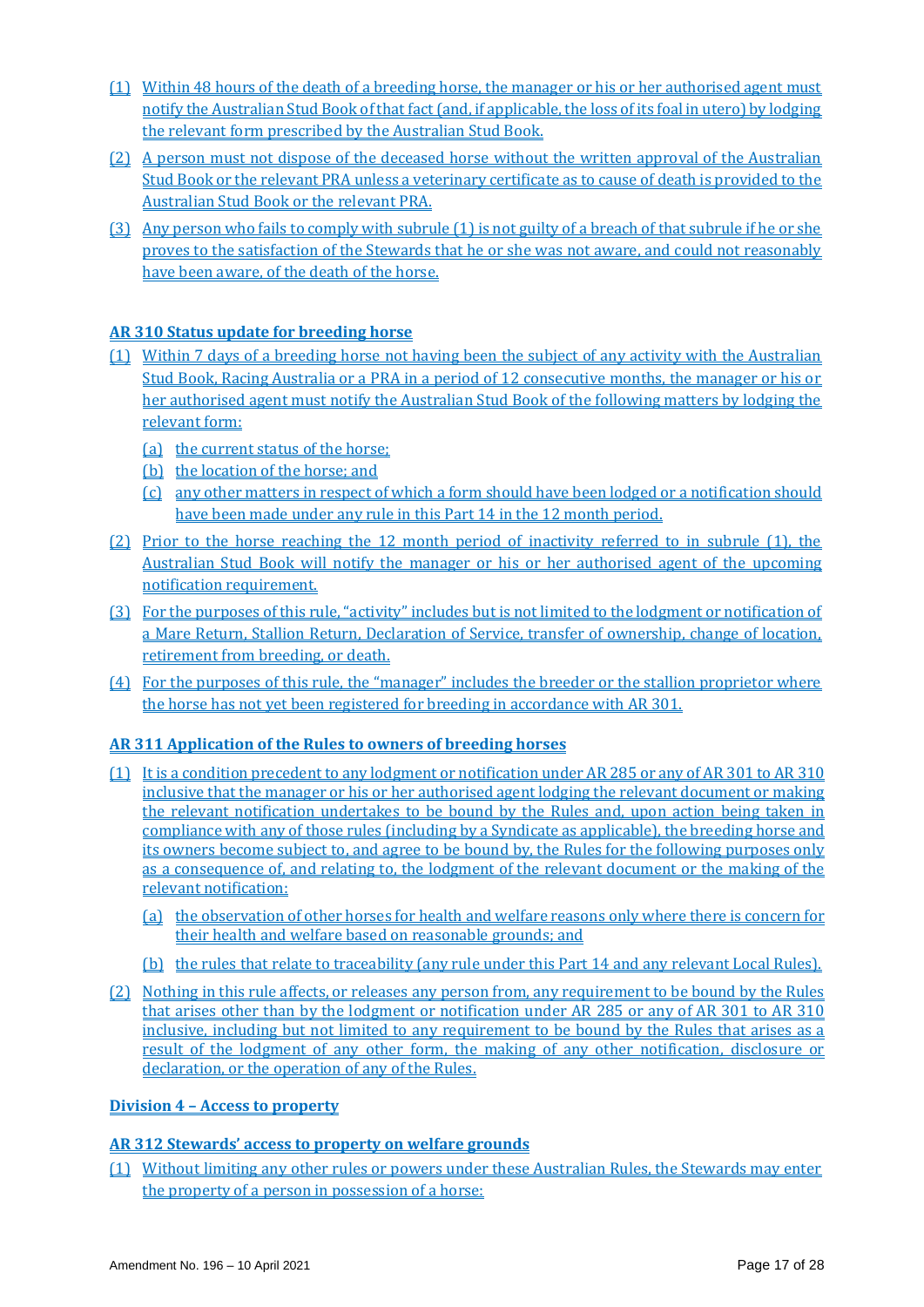- (a) in respect of which a Mare Return and Foal Ownership Declaration have been lodged under AR 285 and AR 286 respectively;
- (b) which has been registered for racing under AR 294;
- (c) which has been registered for breeding under AR 301; or
- (d) which has been retired into the care of an industry participant under AR 291, AR 298 or AR 308,

for the purposes of observing and/or assessing the health and welfare of the horse where there is concern for its health and welfare based on reasonable grounds.

(2) Stewards who enter a property under subrule (1) may bring with them persons or items they consider necessary to assist in observing and/or assessing the health and welfare of the relevant horse.

## **Division 5 – Breach of traceability rules**

**AR 313 Breach of traceability rules**

- (1) Without limiting any other rules or powers under these Australian Rules, if a person breaches any rule in this Part 14 the person may be penalised by a PRA or the Stewards.
- (2) If a person provides any false or misleading information in respect of any form lodged or notification made under any rule in this Part 14, the person may be penalised by a PRA or the Stewards.
- (3) Without limiting any other rules in this Part 14, if a person fails to lodge any document or provide any notification in accordance with any rule in this Part 14, Racing Australia, the Australian Stud Book, a PRA and/or the Stewards may:
	- (a) restrict that person or any relevant horse from participating in the thoroughbred racing and breeding industry; and/or
	- (b) restrict the payment (including payments under bonus schemes) or awarding of any prize to that person,

until the relevant form has been properly lodged or the relevant notification has been properly made.

*Note: By way of example, Racing Australia may refuse to register a horse, or a PRA may refuse to accept a nomination for a horse, which is owned by a person who has failed to lodge a retirement notification form in respect of another horse owned by that person in accordance with AR 297.*

*(4)* Without limiting any other rules in this Part 14, if a person fails to lodge any document or provide any notification in accordance with AR 302, AR 303 or AR 304, the Australian Stud Book may refuse to accept any future Mare Return, Stallion Return or Declaration of Service (as applicable) from the relevant person or in respect of the relevant horse.

## *AR 2 BE AMENDED AS FOLLOWS:*

## **AR 2 Dictionary**

In the interpretation of these Australian Rules (and any race meeting held under them), unless the context requires otherwise, the words and phrases below have the meanings set out in this rule.

…

**authorised agent** means a person who has produced to a PRA or the Stewards or to an official authorised by either of them a satisfactory written authority signed by the person's principal.

**authorised agent** means a person who has been validly authorised by his or her principal to act on behalf of the principal.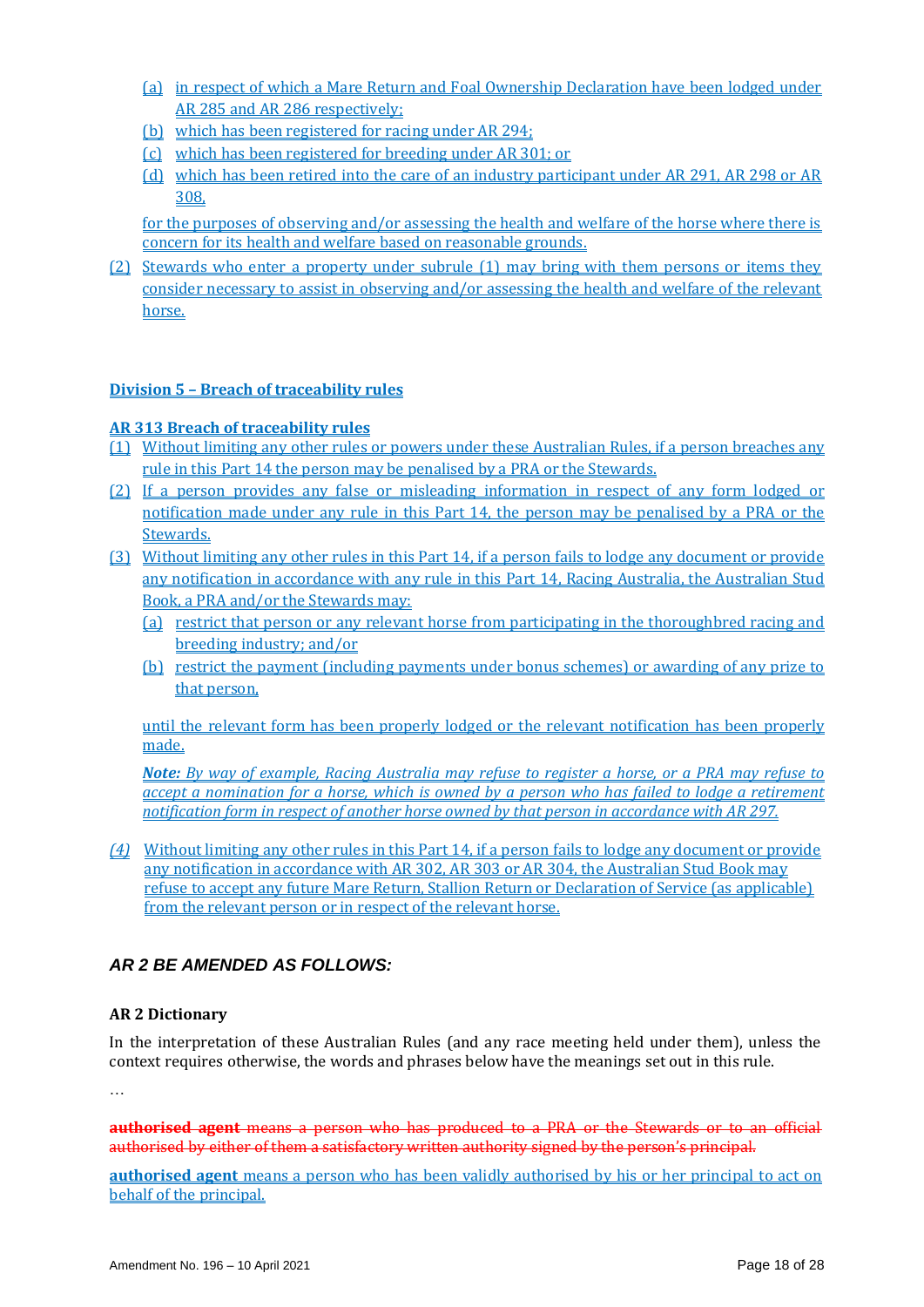…

**breeder** means the person responsible for a broodmare in whose name the relevant Mare Return is lodged or is intended to be lodged.

**breeding horse** means a broodmare or a stallion which was an unnamed horse or a named horse but which has subsequently been registered for breeding under these Australian Rules.

**broodmare** means a female horse used to produce foals.

…

**Certificate of Registration** means the official registration document of that name in relation to the ownership or leasing of a horse.

**Certificate of Registration (Breeding)** means the official registration document of that name in relation to the ownership or leasing of a horse for breeding purposes.

**Certificate of Registration (Racing)** means the official registration document of that name in relation to the ownership or leasing of a horse for racing purposes.

…

**covering season** means the 9 month period from 1 September to 31 May.

…

**Declaration of Service** means the form required to be lodged with the Australian Stud Book for each stallion declaring (among other things) the broodmares covered by the stallion, or the decision not to cover any broodmares, in the previous month.

…

**eligible horse** means a horse which is eligible to be registered, but has not yet been registered, under these Australian Rules.

…

**Foal Ownership Declaration** means the form required to be lodged by the manager of a horse or his or her authorised agent with Racing Australia in accordance with AR 34. The Foal Ownership Declaration must set out the names of each person with a beneficial interest in that foal from its birth to the date of the declaration.

**Foal Ownership Declaration** means the form required to be lodged with Racing Australia for each foal declaring (among other things) the name of each person with a beneficial interest in that foal from its birth to the date of the declaration.

…

**lease** includes any agreement by which the owner of a horse permits another person to race the horse.

**lease** includes any agreement by the which the owner of a horse permits another person to race the horse or to use the horse for breeding.

…

**manager** means a person registered with Racing Australia as the manager of a horse owned or leased by a natural person, a group of natural persons, or a Syndicate. Unless established otherwise:

(a) the first named person appearing in the Certificate of Registration or other official ownership or leasing record held by Racing Australia will be deemed to be the manager (subject to AR 63(1)); and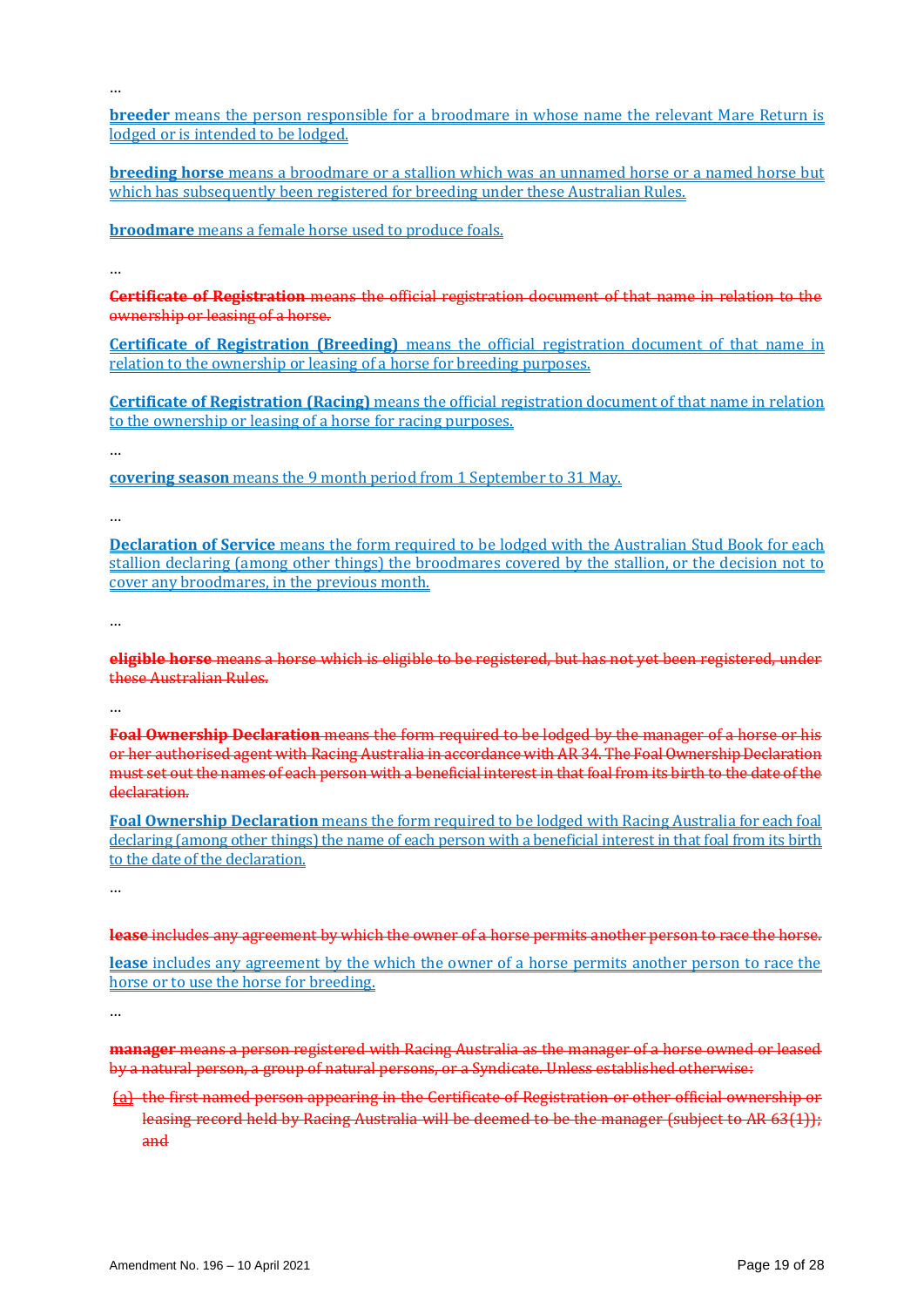(b) if a horse is owned or leased by more than one Syndicate, the first named person appearing in the Certificate of Registration or other official ownership or leasing record held by Racing Australia will be deemed to be the manager.

**manager** means a person registered with Racing Australia as the manager of a horse owned or leased by a natural person, a group of natural persons, or a Syndicate. Unless established otherwise:

- (a) the first named person appearing in the Foal Ownership Declaration, Certificate of Registration (Racing), Certificate of Registration (Breeding), or other official ownership or leasing record held by Racing Australia will be deemed to be the manager (subject to AR 63(1)); and
- (b) if a horse is owned or leased by more than one Syndicate, the first named person appearing in the Foal Ownership Declaration, Certificate of Registration (Racing), Certificate of Registration (Breeding), or other official ownership or leasing record held by Racing Australia will be deemed to be the manager.

…

**Mare Return** means a return lodged with the Australian Stud Book for each mare declaring: (a) the outcome of the mare's covering by a stallion; or (b) the decision not to have the mare covered.

**Mare Return** means the form required to be lodged with the Australian Stud Book for each broodmare declaring (among other things) the outcome of the broodmare's covering by a stallion or the decision not to have the broodmare covered.

…

**named horse** means a horse which was an eligible horse but which has subsequently been registered to race under these Australian Rules.

**named horse** means a horse which was an unnamed horse but which has subsequently been registered for racing under these Australian Rules.

…

**stallion** means a male horse used to produce foals.

**stallion proprietor** means the person responsible for a stallion in whose name the relevant Stallion Return and Declarations of Service are lodged or are intended to be lodged.

**Stallion Return** means the form required to be lodged with the Australian Stud Book for each stallion declaring (among other things) the stallion will be used to cover broodmares during that covering season.

…

**unnamed horse** means an eligible horse that has not been registered to race under these Australian Rules.

**unnamed horse** means a horse which is eligible to be, but has not been, registered for racing or breeding under these Australian Rules.

…

## *AR 30 BE DELETED AS FOLLOWS:*

## **AR 30 Information to be provided with horse registration application**

- (1) Every application to register a horse (which has complied with AR 34) must contain information required by Racing Australia, which may include:
	- (a) in respect of the horse:
		- $(i)$  its age,
		- $(ii)$  its sex;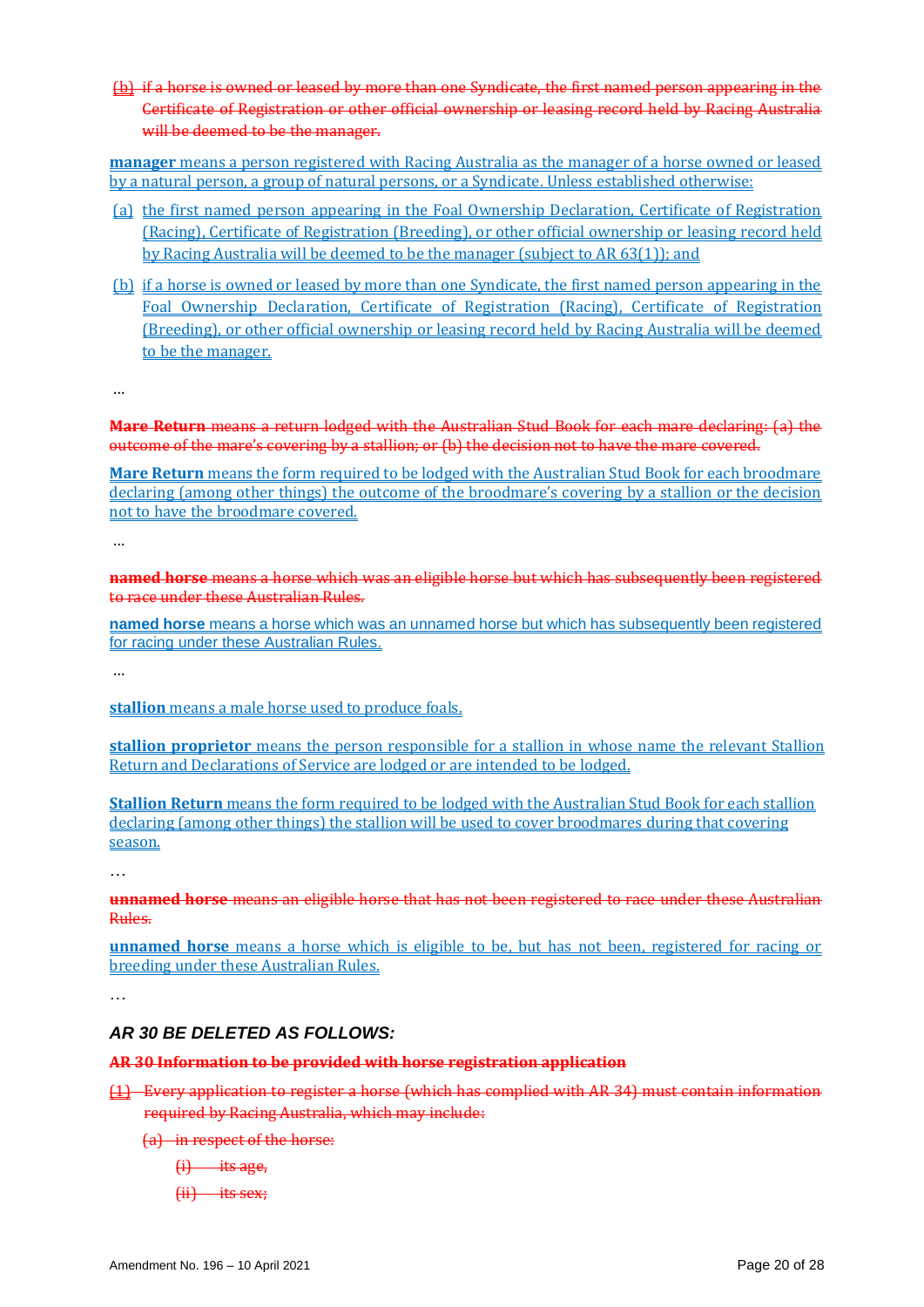- (iii) its colour;
- $(iv)$  its pedigree;
- (v) any brands and markings;
- (vi) its microchip number (if applicable);
- (vii) its Foal Identification Card;
- (viii) any disqualifications incurred; and
- (ix) any other information that Racing Australia considers necessary.
- (b) in respect of the horse's ownership:
	- (i) the name, date of birth, address and signature of each owner; or
	- $(i)$  if the horse is owned by a Syndicate, the name of the Syndicate and the name and address of the manager of the Syndicate;
	- $(iii)$  further to subrule  $(1)(b)(ii)$ , if the Syndicate is a company, the name of the company and its registered address; and
	- (iv) any other information that Racing Australia considers necessary.
- (2) Racing Australia may require that any of the information identified in subrule (1) be verified by statutory declaration.
- (3) Racing Australia may in its discretion accept or reject any application for registration of any horse.
- (4) The fees payable for registration of a horse will be determined from time to time by Racing Australia.

#### *AR 34 BE DELETED AS FOLLOWS:*

#### **AR 34 Registration as an owner**

- (1) This rule applies to all eligible horses.
- (2) Except where Racing Australia, in its sole and absolute discretion, permits otherwise, an eligible horse cannot be registered under these Australian Rules unless:
	- (a) a Mare Return has been lodged with the Australian Stud Book in accordance with the Australian Stud Book Rules; and
	- (b) a Foal Ownership Declaration has been lodged by the manager, or his or her authorised agent, with the Registrar within 60 days of foaling.

The discretion in this subrule may be exercised by Racing Australia in respect of matters occurring at any time, including prior to the amendment of this subrule.

- (3) Notwithstanding subrule (2)(b), in its sole and absolute discretion Racing Australia may extend the time specified in that subrule to no greater than 120 days, including but not limited to in a case where a qualified veterinary surgeon certifies in writing that the extension is in the best interests of the health of the eligible horse.
- (4) Between the time specified in subrule (2)(b) (or any extension of that time under subrule (3)) and the time an eligible horse is first registered under these Australian Rules, all transfers of ownership of the relevant eligible horse must be submitted by the transferee, within 4 weeks of each such transfer taking place, by lodging the prescribed form and paying the prescribed fee.
- (5) Any transfer of ownership application by a Syndicate under subrule (4) shall be sufficient if signed by a majority of the members or by the Syndicate manager.
- (6) It is a condition precedent to any application or lodgment under this rule that the manager, or his or her authorised agent lodging the Foal Ownership Declaration or making application, undertakes to be bound by the Rules and, upon action being taken in compliance with this rule (including by a Syndicate as applicable), the eligible horse and its owners become subject to, and agree to be bound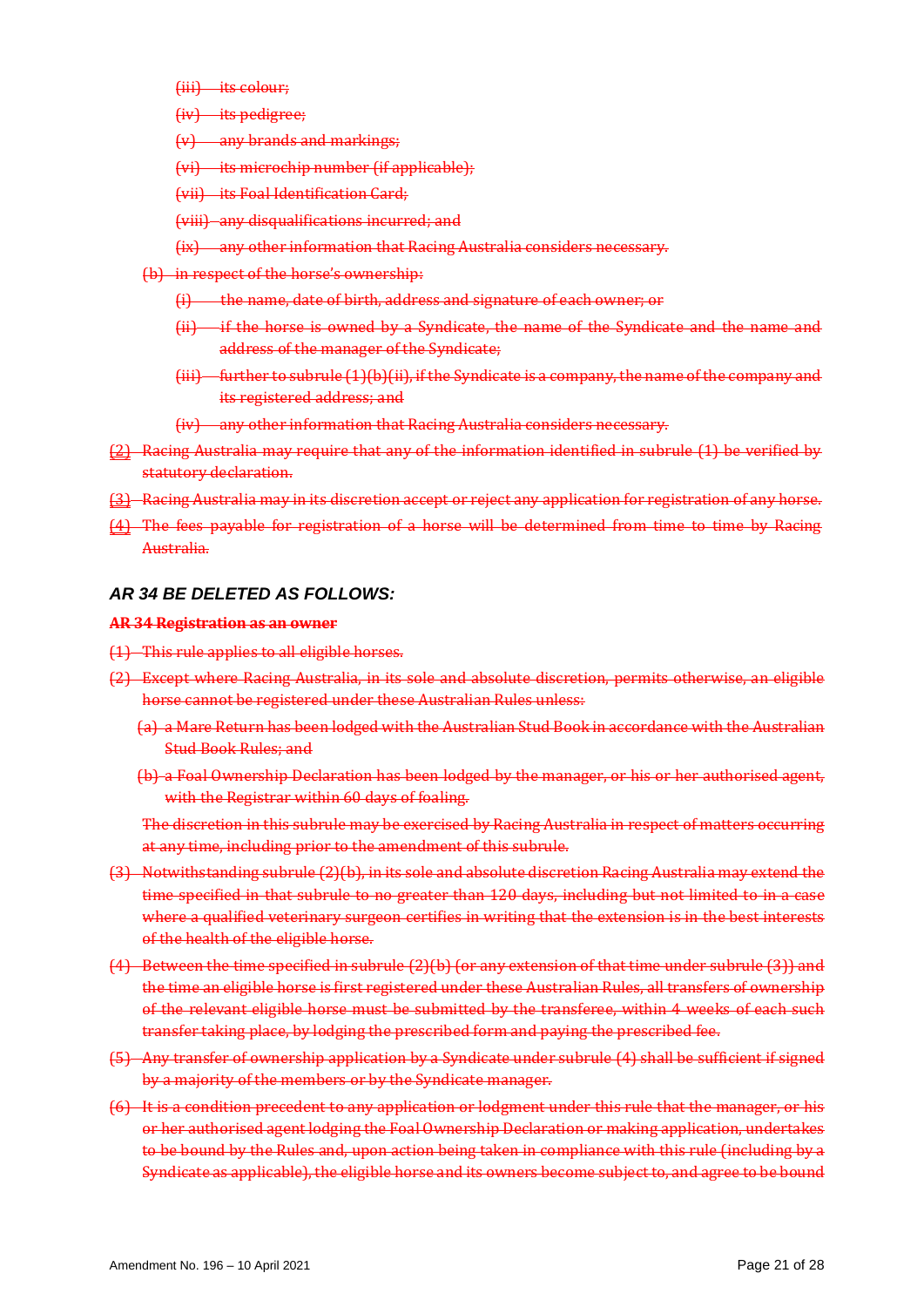by, the Rules for the following purposes only as a consequence of, and relating to, the lodgment of the Foal Ownership Declaration:

- (a) the testing of a named horse which has not been retired from racing under AR 51 for the presence of substances that are prohibited at any time by the Rules;
- (b) the testing of an unnamed horse for the presence of anabolic androgenic steroids;
- $\{c\}$  the observation of other horses for health and welfare reasons only where there is concern for their health and welfare based on reasonable grounds; and
- (d) the rules that relate to traceability (AR 50, AR 51, AR 52 and any relevant Local Rules).
- (7) Nothing in this rule affects, or releases any person from, any requirement to be bound by the Rules that arises other than by the lodgment of the Foal Ownership Declaration, including but not limited to any requirement to be bound by the Rules that arises as a result of the lodgment of any other form, the making of any other declaration, or the operation of any of the Rules.

## *AR 37 BE DELETED AS FOLLOWS:*

#### **AR 37 Applications for transfer of ownership of a horse**

- (1) Racing Australia or a PRA may, in its discretion, accept or reject an application for the transfer of ownership of a horse.
- (2) If a transfer application is accepted, Racing Australia or the relevant PRA must as soon as practicable (following the payment of any prescribed fee) amend the official ownership records.
- (3) Fees payable for the transfer of an ownership interest in a horse will be as determined and published by Racing Australia.

#### *AR 38 BE DELETED AS FOLLOWS:*

#### **AR 38 Registration of a new owner of a transferred horse**

- (1) If a registered horse is transferred to a new owner, that new owner must apply for registration of the transfer to Racing Australia or a PRA using a form prescribed for that purpose.
- (2) An application for the registration of a horse purchased by or transferred to a Syndicate must be signed by the Syndicate manager or authorised representative of the Syndicate.
- (3) Racing Australia, a PRA or the Stewards may conduct inquiries into the circumstances of the transfer of a horse as they see fit, whether or not the transfer has been effected.
- (4) On proper cause, including but not limited to lack of bona fides of the transaction or the identity of the persons or horses concerned, or a determination that they or any of them are subject to any penalty or restriction under the Rules, Racing Australia, a PRA or the Stewards may:
	- (a) reject an application for the registration of a transfer of an interest in a horse;
	- (b) if a transfer has been effected, set aside the transfer.
- (5) Until a transfer of a horse or ownership interest in a horse is registered, a horse cannot start in a race without the permission of a PRA or the Stewards. A PRA or the Stewards may impose conditions as they see fit on any permission granted.

## *AR 50 BE DELETED AS FOLLOWS:*

### **AR 50 Manager to disclose the location of an unnamed horse**

The manager of an unnamed horse or his or her authorised agent, or any other person with the relevant knowledge, must disclose:

(a) the location of the unnamed horse upon request by Racing Australia and/or the relevant PRA, including as required by any registration, ownership transfer, or other form; and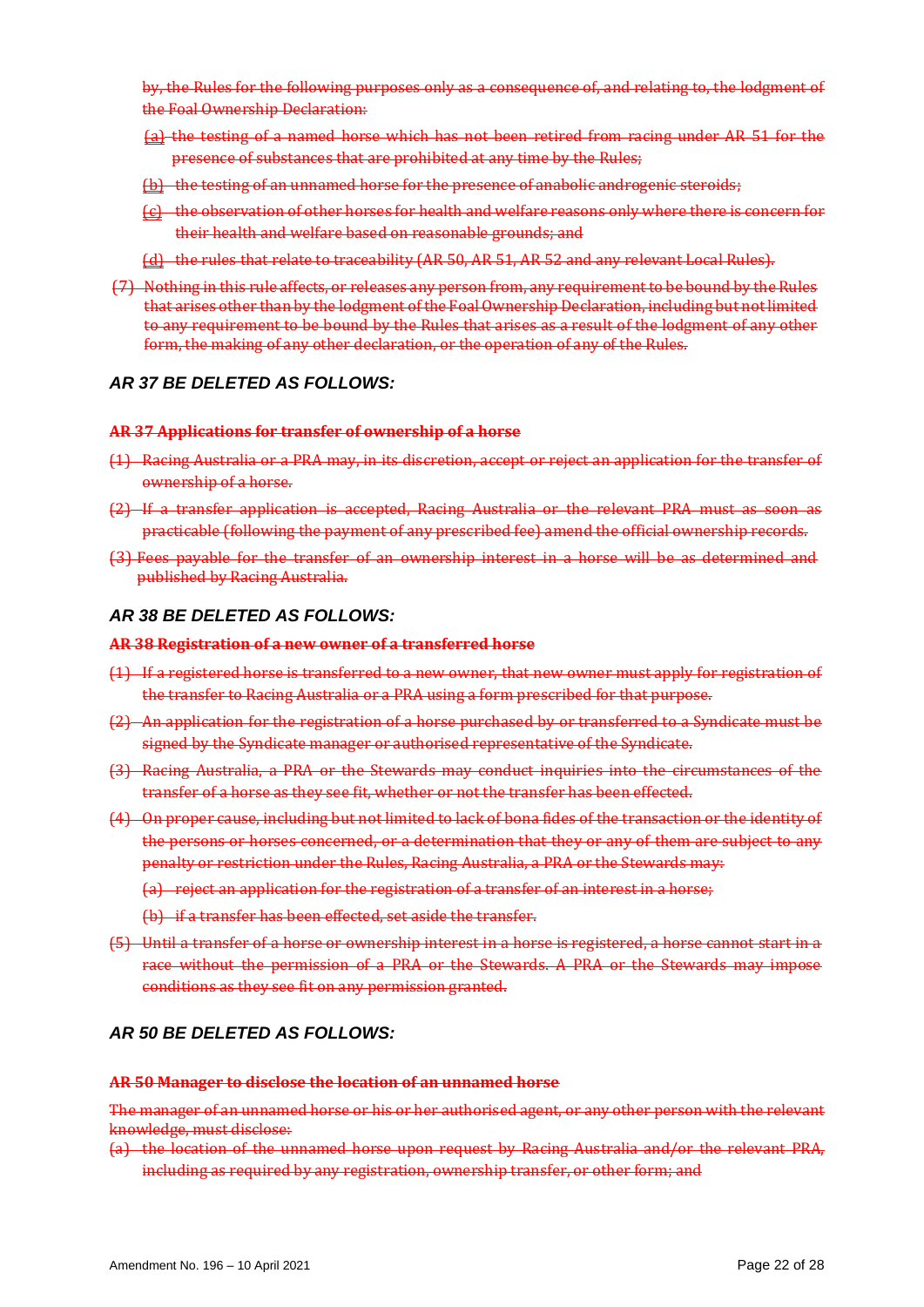(b) any change in the previously notified location of the unnamed horse, to the satisfaction of the relevant PRA, within 7 days of that change occurring.

## *AR 51 BE DELETED AS FOLLOWS:*

#### **AR 51 Manager to notify Racing Australia of the retirement of a horse**

- (1) Within 1 month of a decision to retire a named horse, or not commence racing an eligible horse, the manager of the horse or his or her authorised agent must notify Racing Australia of that, by lodging the relevant form (including a Stable Return or relevant retirement form) prescribed by Racing Australia.
- (2) Once a form has been lodged in accordance with subrule (1), the horse will be ineligible to race or be trained unless it is reinstated to race or be trained.
- (3) If a horse ceases to be eligible to race or be trained under this rule, a person must not reinstate the horse to race or be trained without the express permission of a PRA or the Stewards.
- (4) Within 1 month of a horse turning 13 years of age (upon which it is immediately ineligible to race, trial or be trained), the manager of the horse or his or her authorised agent must notify Racing Australia of the horse's retirement by lodging the relevant form (including a Stable Return or relevant retirement form) prescribed by Racing Australia. [added 01/04/20]

## *AR 52 BE DELETED AS FOLLOWS:*

#### **AR 52 Deaths of named and unnamed horses to be reported**

- (1) Upon the death of a named horse which has not been retired from racing under AR 51:
	- (a) the manager or his or her authorised agent must, within 24 hours of the horse being deceased, notify Racing Australia of that by lodging the relevant death notification form prescribed by Racing Australia; and
	- (b) the manager must not dispose of the horse without the written approval of the relevant PRA unless a veterinary certificate as to cause of death is provided to the relevant PRA.
- (2) Upon the death of an unnamed horse, the manager or his or her authorised agent must, within 48 hours of the horse being deceased, notify Racing Australia of that fact by lodging the relevant death notification form prescribed by Racing Australia.
- (3) Any person who fails to comply with subrules (1) or (2) is not guilty of a breach of the relevant subrule if he or she proves to the satisfaction of the Stewards that he or she was not aware, and could not reasonably have been aware, of the death of the horse.

## *AR 45 BE DELETED AND REPLACED AS FOLLOWS:*

#### **AR 45 Formal documentation required for racing leased horses**

- (1) A person who leases a horse must, as soon as practicable after agreeing to a lease and before entering the horse for any race, lodge a copy (or an original if required by the PRA) of the relevant lease or other documents recording the lease arrangement with the PRA of the State or Territory in which the horse is to race.
- (2) A lease must either be:
	- (a) signed by a natural person if that person is the lessee;
	- (b) lawfully executed on behalf of a company; or
	- (c) signed by the Syndicate manager or person authorised by the Syndicate manager in the case of a Syndicate.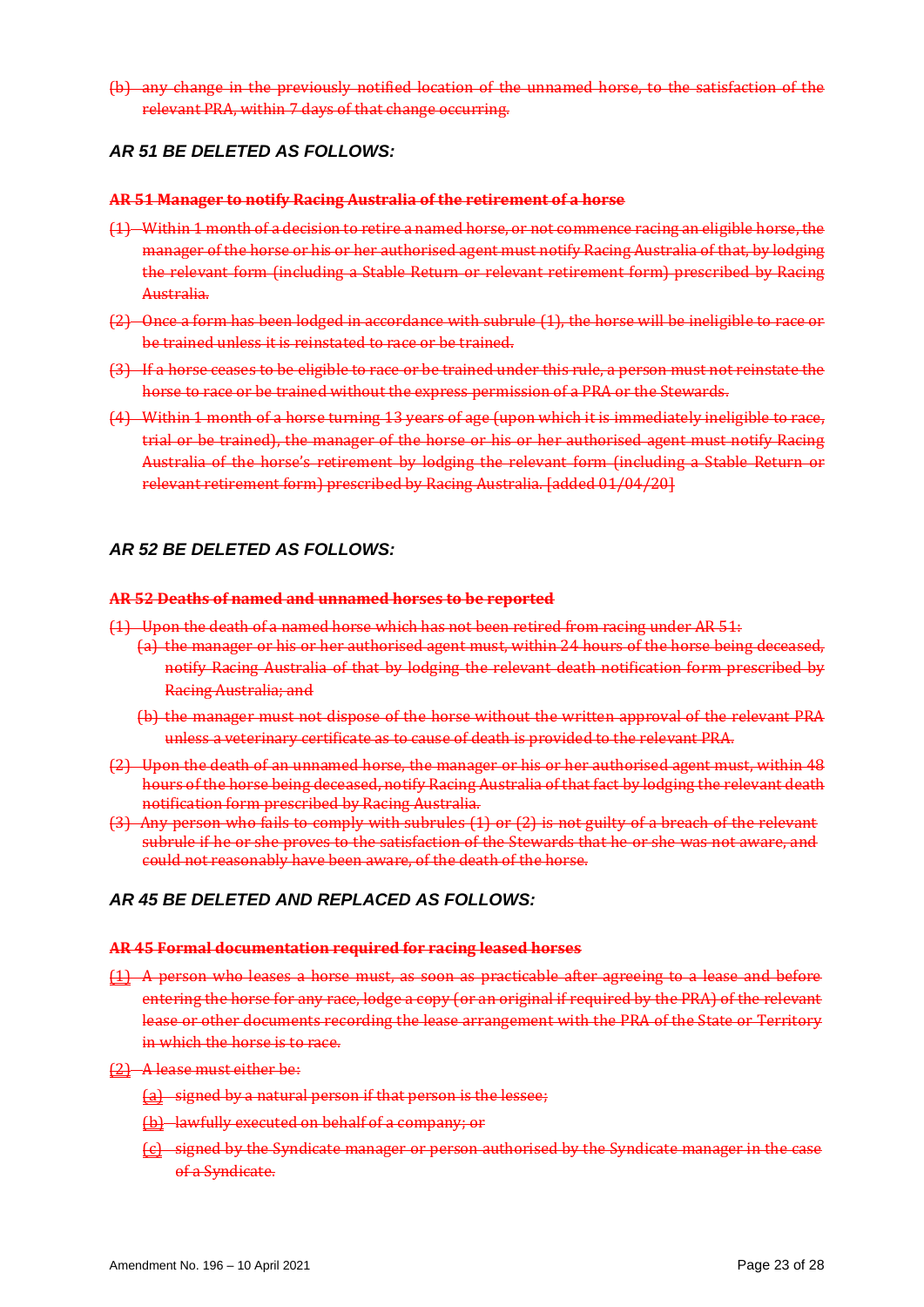## **AR 45 Formal documentation required for leased horses**

- (1) A person who leases a horse registered for racing must, as soon as practicable after agreeing to a lease and before entering the horse for any race, lodge a copy (or an original if required by the PRA) of the relevant lease or other documents recording the lease arrangement with the PRA of the State or Territory in which the horse is to race.
- (2) A person who leases a horse registered for breeding must, as soon as practicable after agreeing to a lease and before lodging a Mare Return or a Stallion Return or Declaration of Service (whichever is earlier), lodge a copy (or an original if required by the Australian Stud Book) of the relevant lease or other documents recording the lease arrangement with the Australian Stud Book.
- (3) A lease must either be:
	- (a) signed by a natural person if that person is the lessee;
	- (b) lawfully executed on behalf of a company; or
	- (c) signed by the Syndicate manager or person authorised by the Syndicate manager in the case of a Syndicate.

## *AR 46 BE DELETED AND REPLACED AS FOLLOWS:*

#### **AR 46 Obligation to inform a PRA of the termination of a lease**

If a lease in relation to a horse is terminated before the end of its term, the PRA holding a copy of the lease must be given written notice of that termination before the horse is next nominated for a race.

#### **AR 46 Obligation to inform a PRA/Australian Stud Book of the termination of a lease**

- (1) If a lease in relation to a horse registered for racing is terminated before the end of its term, the PRA holding a copy of the lease must be given written notice of that termination before the horse is next nominated for a race.
- (2) If a lease in relation to a horse registered for breeding is terminated before the end of its term, the Australian Stud Book must be given written notice of that termination before a Mare Return or a Stallion Return or Declaration of Service (whichever is earlier) is next lodged in respect of the horse.

## *AR 48 BE AMENDED AS FOLLOWS:*

#### **AR 48 Prohibition on secret commissions in connection with the sale of a horse**

- (1) This rule applies to:
	- (a) any person bound by these Australian Rules ("person"); and
	- (b) any named horse or unnamed horse (for the purposes of this rule, "relevant horse").

*…*

- (7) The purchase price of a relevant horse must be disclosed on the relevant Transfer of Ownership form lodged with the relevant PRA, with such disclosure being made on the Transfer of Ownership form prior to any of the outgoing or incoming owners signing that form.
- (8) The PRA (or in the case of Tasracing, the Stewards) may, at any time, require any person who is party to or involved, directly or indirectly, in the sale or purchase of a relevant horse to provide full details as they may require of such sale including, without limitation, the purchase price and any benefits.

## **AR 48 Prohibition on secret commissions in connection with the sale of a horse**

(1) This rule applies to:

(a) any person bound by these Australian Rules ("person"); and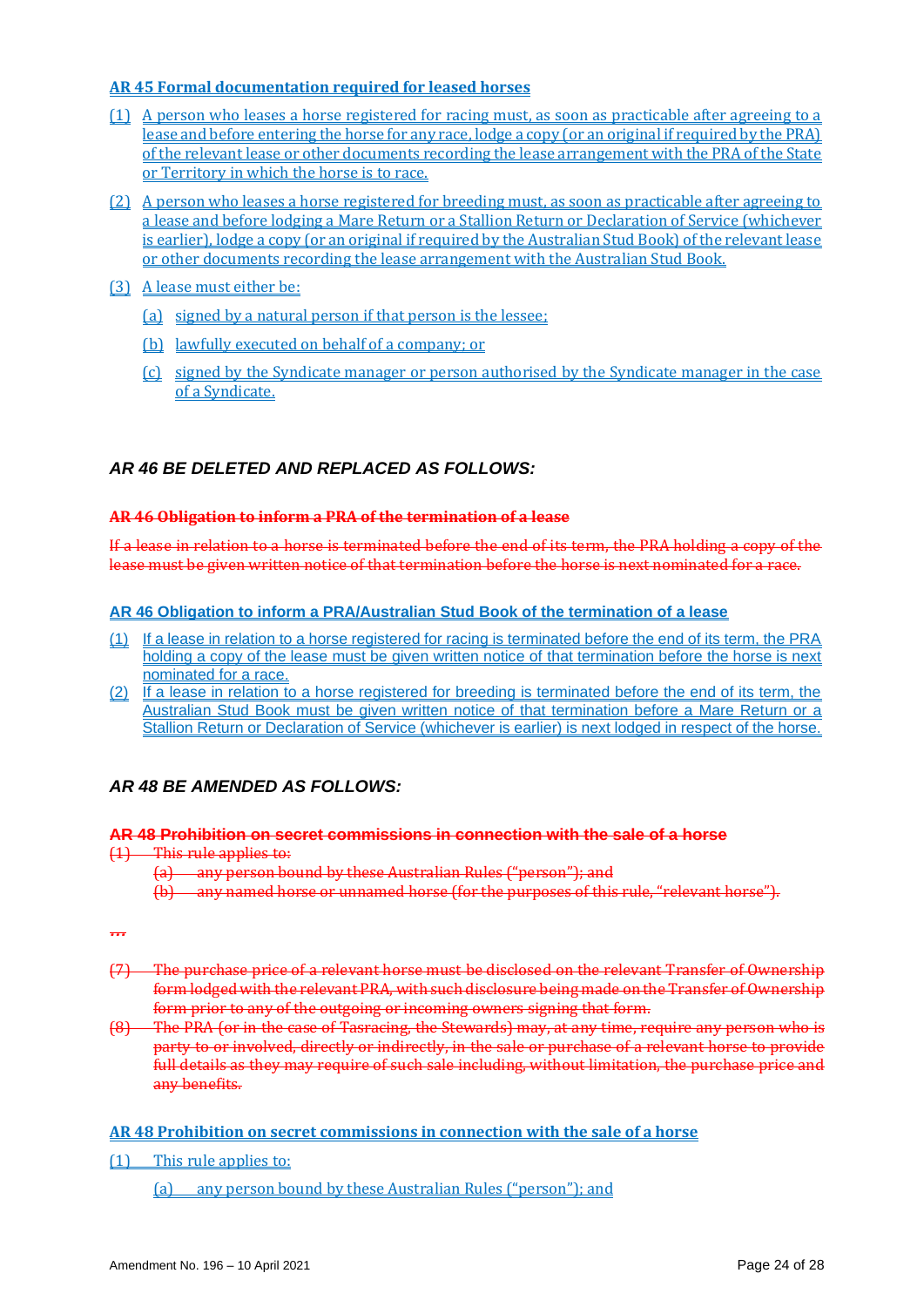- (b) any unnamed horse, named horse or breeding horse (for the purposes of this rule, "relevant horse").
- …
- (7) The purchase price of a relevant horse must be disclosed on the relevant Transfer of Ownership form lodged with Racing Australia, the Australian Stud Book or the relevant PRA, with such disclosure being made on the Transfer of Ownership form prior to any of the outgoing or incoming owners signing that form.
- (8) A PRA or the Stewards may, at any time, require any person who is party to or involved, directly or indirectly, in the sale or purchase of a relevant horse to provide full details as they may require of such sale including, without limitation, the purchase price and any benefits.

## *AR 103 BE DELETED AND REPLACED AS FOLLOWS:*

## **AR 103 Trainers to lodge Stable Returns**

- (1) A Stable Return and any amendment thereto lodged with a PRA (or its agent) is part of any entry for a race at any race meeting.
- (2) A horse trained in Australia may not be entered for a race or official trial or jump-out unless a Stable Return for the horse is lodged with a PRA (or its agent):
	- (a) prior to the closing time for entries for the race, official trial or jump-out; or
	- (b) if entries for a race close more than 60 days before the advertised date for the running of the race, prior to the time for the first declaration of acceptances for the race.
- (3) If a horse trained outside Australia is entered for a race, official trial or jump-out, a Stable Return for the horse must be lodged with a PRA (or its agent) prior to the time for declaration of final acceptances for the race, official trial or jump-out.
- (4) The trainer of a horse must:
	- (a) disclose the location of a horse under his or her care upon request by Racing Australia (for retirement purposes only) and/or a PRA;
	- (b) lodge a stable return immediately upon a horse joining the trainer's stable;
	- (c) lodge an amendment to a Stable Return immediately if:
		- (i) any particulars on the Stable Return have changed; or
		- (ii) a horse leaves or joins the trainer's stable, or moves to another of the trainer's premises (where the trainer's stable is comprised of more than one premises), with the amendment to disclose the precise location of the horse.
- (5) For the purposes of subrule (4):
	- (a) if a trainer's stable is comprised of more than one premises, the trainer must disclose at which premises the horse is located;
	- (b) when a horse leaves a trainer's stable to spell or otherwise the trainer must disclose the location of the property at which the horse will be located.
- (6) Where a horse has been entered for a race, from the time of entry to arrival on course prior to racing:
	- (a) except with the permission of the Stewards, the horse must be stabled only at the premises from which the horse's trainer is licensed to train;
	- (b) if the horse is travelling to participate in the race, the horse's trainer must inform the Stewards of the horse's proposed travel plans prior to the horse's departure from the trainer's stable and/or lodge a Stable Return disclosing the location of the horse (as required by the relevant PRA).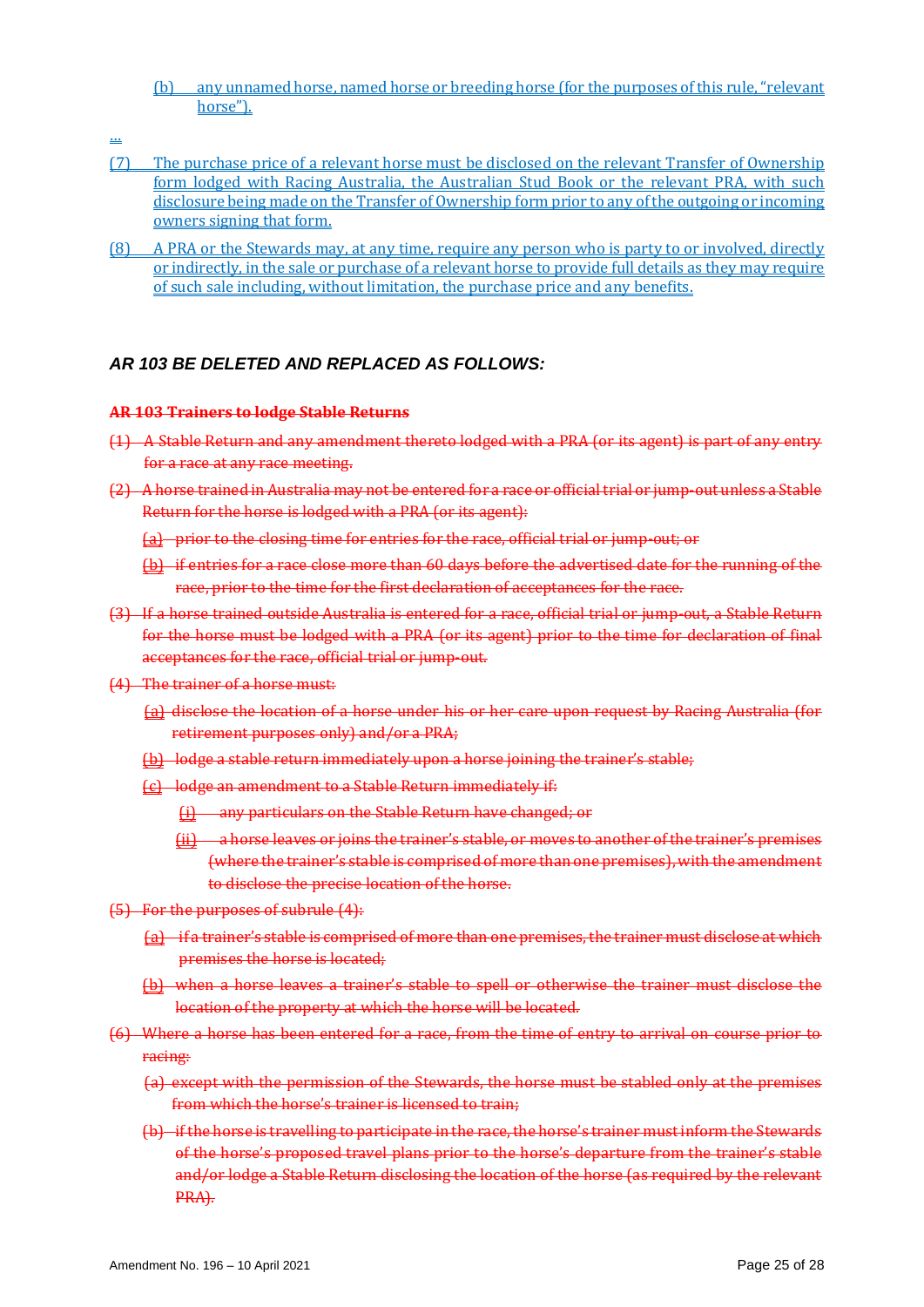- (7) If a trainer fails to lodge, in whole or in part, a Stable Return or any amendment thereof, or fails to provide details of the location or movements of a horse, in accordance with the provisions of this rule, the entry of the horse for any race, official trial or jump-out may be rejected or cancelled.
- (8) The manager (or his or her authorised agent) of an eligible horse or a named horse must, unless otherwise contained in a Stable Return lodged in accordance with this rule, disclose:
	- (a) the location of that horse upon request by Racing Australia and/or a PRA, including as required under any registration, ownership transfer or other form;
	- (b) any change in the previously notified location of that horse, to the satisfaction of a PRA, immediately.

## **AR 103 Stable Returns required for race entries**

- (1) A Stable Return and any amendment thereto lodged with a PRA (or its agent) is part of any entry for a race at any race meeting.
- (2) A horse trained in Australia may not be entered for a race, official trial or jump-out unless a Stable Return for the horse is lodged with a PRA (or its agent):
	- (a) prior to the closing time for entries for the race, official trial or jump-out; or
	- (b) if entries for a race close more than 60 days before the advertised date for the running of the race, prior to the time for the first declaration of acceptances for the race.
- (3) If a horse trained outside Australia is entered for a race, official trial or jump-out, a Stable Return for the horse must be lodged with a PRA (or its agent) prior to the time for declaration of final acceptances for the race, official trial or jump-out.

## *AR 116 BE AMENDED AS FOLLOWS:*

#### **AR 116 Jockeys and apprentice jockeys not to have an interest in horses**

(1) A jockey or apprentice jockey is not permitted to own, take a lease or have any interest in any eligible horse, unnamed horse or named horse.

*…*

## *AR 253 BE AMENDED AS FOLLOWS:*

## **AR 253 Testing for anabolic androgenic steroids before registration**

(1) This rule applies to all  $\frac{\text{eligible}}{\text{unnamed}}$  horses.

…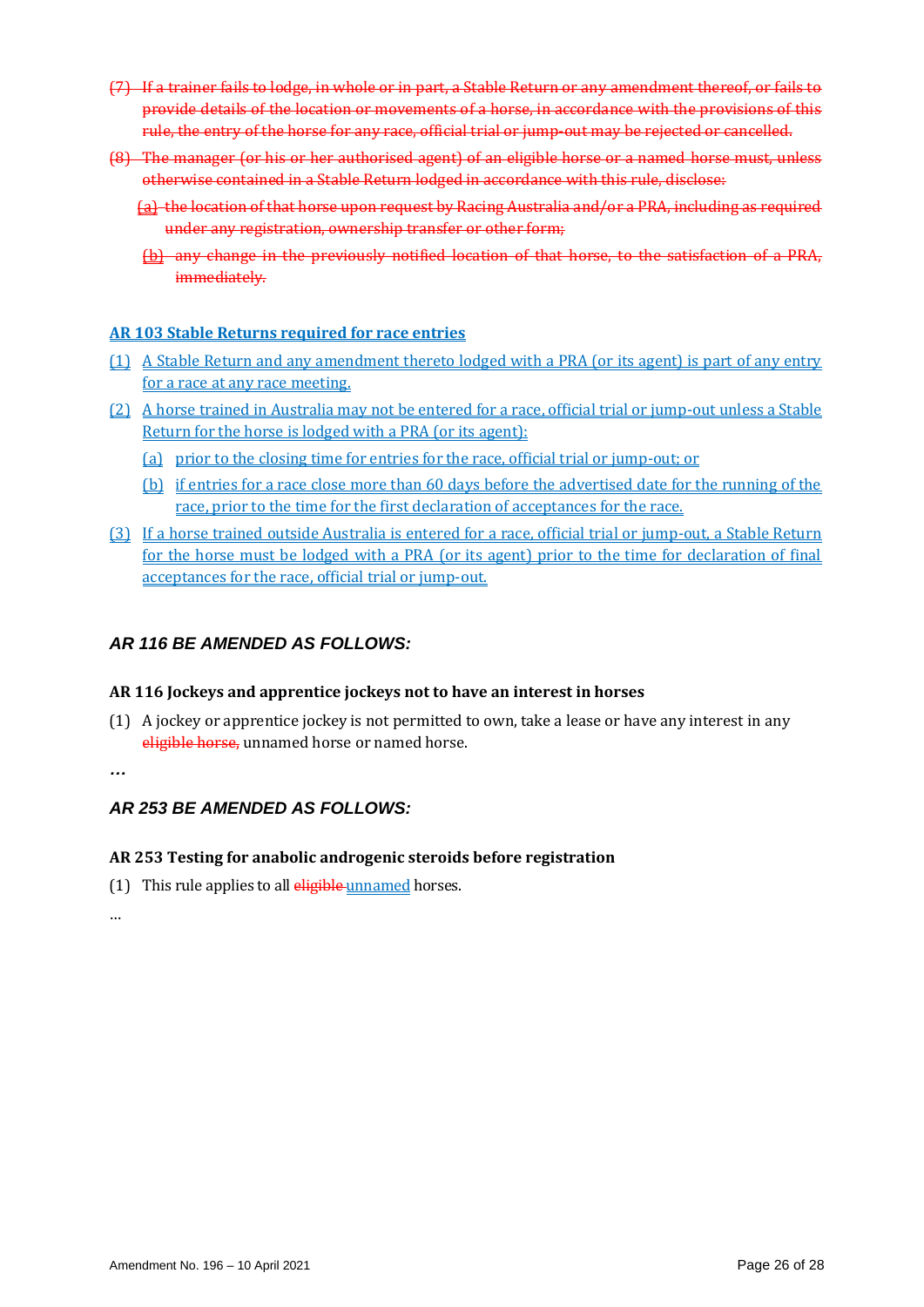Racing Australia has approved the following amendments to the Australian Rules of Racing, effective from 1 August 2021.

## **AMENDMENT TO THE AUSTRALIAN RULES OF RACING: TOR Rule 6**

## *OWNERSHIP RESTRICTIONS ON PERSONS THE SUBJECT OF AN ENFORCEMENT ACTION APPLICATION*

## **SUMMARY OF AMENDMENT**

Under the Trainer and Owner Reforms (TOR) Rules in Schedule 2 to the Australian Rules of Racing, where an owner has failed to pay their training fees as required (and has not lodged a Dispute Notice in respect of them) a trainer may lodge an Enforcement Action Application (EAA) against the owner. Upon lodging an EAA, the trainer may seek the following consequences be applied against the owner until the outstanding fees have been paid:

- owner not permitted to transfer the horse to another trainer (if the owner owns at least 50% of the horse);
- owner not permitted to transfer their share in the horse to another person; and
- owner's prizemoney is frozen and redirected to the trainer.

However, an EAA issued against a defaulting owner does not restrict that owner from entering the ownership of other horses, even while the debts remain unpaid. This can affect future training and joint ownership relationships, as participants may unwittingly enter into arrangements with persons who have a history of not paying their training fees and who can continue to accumulate training debts throughout the industry. This has the potential to create negative experiences for participants and can threaten (particularly for owners) their ongoing involvement in the industry.

To address this situation, Racing Australia has approved amendments to TOR Rule 6, such that where a defaulting owner is the subject of a current EAA he or she will be prohibited from entering the ownership of any other horse. Only once the EAA is lifted (i.e. by payment of the training debt or through agreement with the trainer) will such an owner be permitted to acquire and register ownership interests in other horses. The rule change includes a discretionary element that allows Racing Australia/Principal Racing Authorities to waive any relevant ownership restriction where they believe it will assist in reducing the training debt owed by a defaulting owner.

These changes will not affect a defaulting owner's existing ownership in other horses (if any) given the potential for that to affect other innocent owners.

The rule change will take effect with the start of the new racing season on 1 August 2021, which will provide sufficient time for defaulting owners to clear their training debts.

## **Amendments effective from 1 August 2021**

## *TOR RULE 6 (6) AND (7) BE ADDED AS FOLLOWS:*

**TOR Rule 6 – Consequences if the presumption of a training debt arises**

…

- (6) Subject to subrule (7), if an EAA has been applied by Racing Australia and/or a PRA against an owner under this rule, while that EAA remains in place:
	- (a) that owner must not, either directly or indirectly, acquire an interest in another horse and/or lodge with Racing Australia or a PRA in respect of another horse:
		- (i) a Foal Ownership Declaration;
		- (ii) a registration application;
		- (iii) a transfer of ownership application, except for the purpose of that owner selling his or her interest in another horse; or